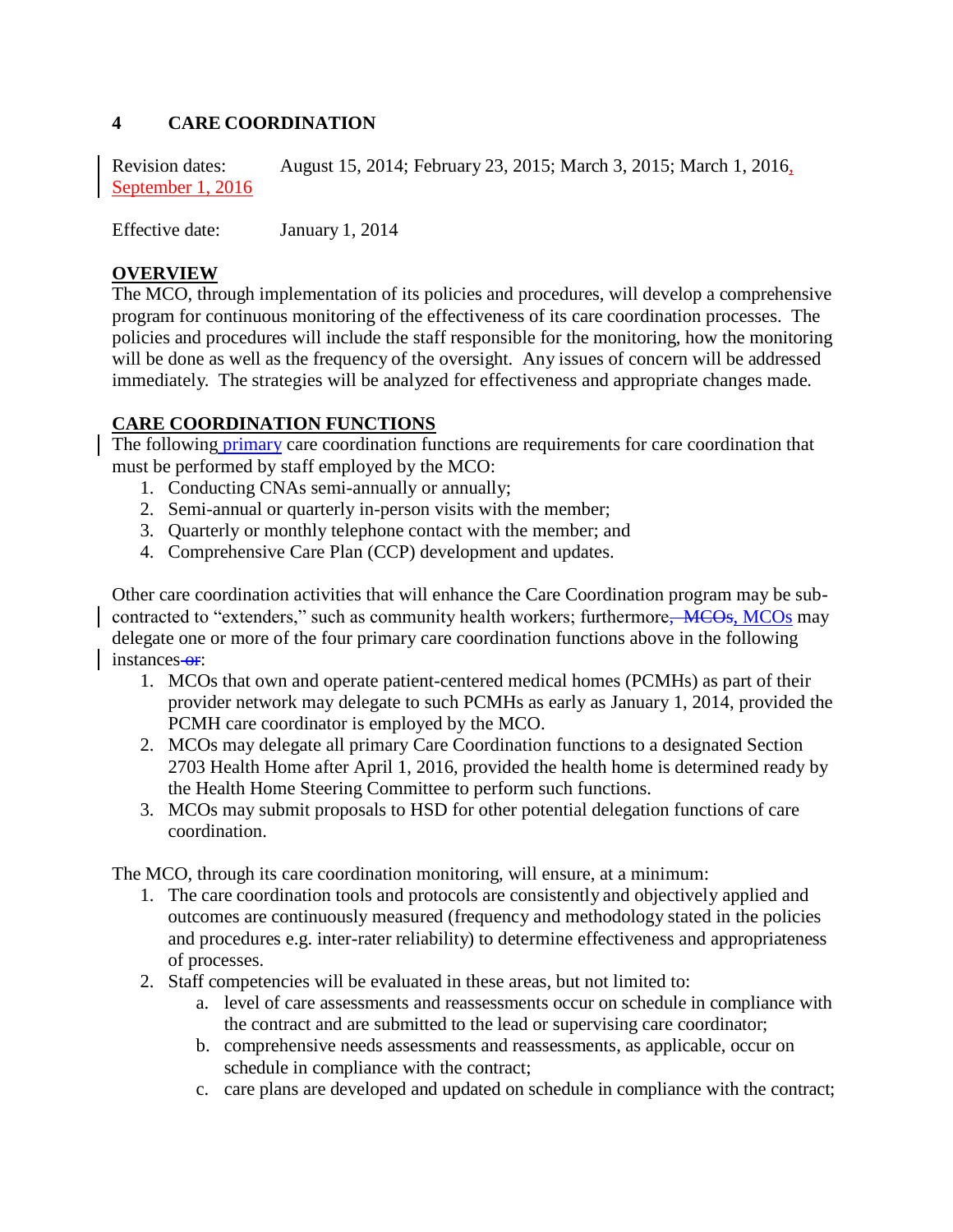- d. care plans reflect needs identified in the comprehensive needs assessment and reassessment process;
- e. care plans are appropriate and adequate to address the Member's needs including the need for all Community Benefit services;
- f. services are delivered as described in the care plan and authorized by the MCO;
- g. services are appropriate to address the Member's needs:
- h. services are delivered;
- i. service utilization is appropriate;
- j. service gaps are identified and addressed;
- k. minimum care coordinator contacts are conducted;
- l. care coordinator-to-Member ratios are appropriate; and
- m. service limits are monitored (as described in the policies and procedures) and appropriate action is taken if a Member is nearing or exceeds a service limit.
- 3. The MCO, or its HSD approved designee, will use an electronic case management system that includes the functionality to ensure compliance with all requirements specified in the 1115(a) Waiver, federal and State statutes, regulations, the contract and the MCO's policies and procedures. The functionality will include but not limited to the ability to:
	- a. Capture and track key dates and timeframes, including, but not limited to, as applicable, enrollment, date of development of the care plan, date of authorization of the care plan, date of initial service delivery for each service in the care plan, date of each level of care and needs reassessment, date of each update to the care plan, and dates regarding transition from an institutional facility to the community;
	- b. Capture care coordination level assignments and track compliance with minimum care coordination contacts as specified in this contract;
	- c. Notify the care coordinator about key dates, e.g., eligibility end date, date for annual level of care reassessment, date of comprehensive needs reassessment, and date to update the care plan;
	- d. Capture and track eligibility/enrollment information, level of care assessments and reassessments, and needs assessments and reassessments;
	- e. Capture and monitor the care plan;
	- f. Track requested and approved service authorizations, including Covered Services and Value Added Services, as applicable;
	- g. Document all referrals received by the care coordinator on behalf of the Member for Covered Services and Value Added Services, as applicable, needed in order to ensure the Member's health, safety and welfare, and as applicable, to delay or prevent the need for more expensive institutional placement, including notes regarding how such referral was handled by the care coordinator, including any additional follow up;
	- h. Establish a schedule of services for each Member identifying the time that each service is needed and the amount, frequency, duration and scope of each service;
	- i. Track service delivery against authorized services and providers;
	- j. Track actions taken by the care coordinator to immediately address service gaps;
	- k. Document case notes relevant to the provision of care coordination; and
	- l. Allow HSD or its designee to have remote access to case files.

# **HEALTH RISK ASSESSMENT (HRA)**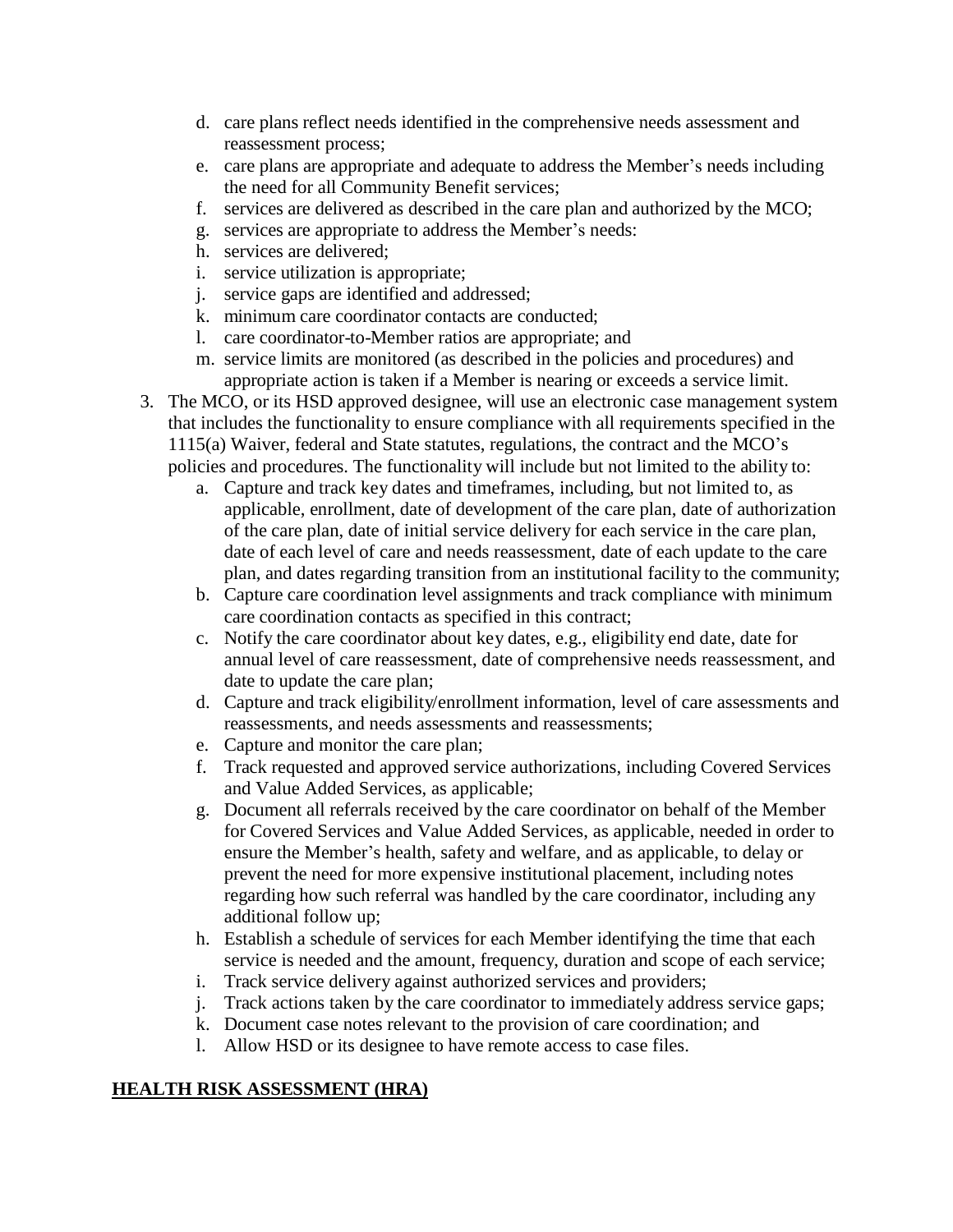The MCO shall conduct the Human Services Department (HSD) standardized Health Risk Assessment (HRA) on all members who are newly enrolled in Centennial Care, per HSD guidelines and processes for the purpose of (i) introducing the MCO to the Member, (ii) obtaining basic health and demographic information about the Member, and (iii) confirming the need for a Comprehensive Needs Assessment(CNA).The purpose of an initial Health Risk Assessment (HRA) is to identify the Member's abilities, needs, preferences and supports and to determine the care coordination level. The MCO will conduct an HRA per HSD guidelines and processes, together with the MCO's policies and procedures, for the purpose of (i) introducing the MCO to the Member, (ii) obtaining basic health and demographic information about the Member, (iii) assisting the MCO in determining the level of care coordination needed by the Member, and (iv) determining the need for a detailed comprehensive needs assessment. During Steady State, the HRA shall be completed within (30) calendar days of the Member's enrollment with the MCO.

The standardized HRA will shall be completed for with each new Centennial Care Member within thirty (30) Calendar Days of the Member's enrollment in the MCO. Additionally, a HRA will be completed upon a change in the Member's health condition. The HRA may be conducted by telephone or in-person; HRA information must be obtained from the Member or representative and must be documented in the Member's file .The MCO shall ensure its staff, subcontractors or vendor(s) conducting the HRA, are adequately trained to effectively conduct the HSD standardized HRA.

Members in care coordination Level 1 receive an annual HRA;

after an initial HRA, those in Levels 2 and 3 will not have an annual HRA since they will have a comprehensive needs assessment. Those members residing in a nursing facility do not require an HRA; when the resident is ready to transition back into the community, the MDS and CNA will be used to determine the care coordination level.

The MCO will make reasonable efforts to contact Members to conduct an HRA and provide information about care coordination.. Such efforts shall include, but shall not be limited to, engaging community supports such as Community Health Workers, CSAs and Centers for Independent Living. The MCO shall document at least three (3) attempts to contact a Member which includes at least one (1) attempt to contact the Member at the phone number most recently reported by the Member using the Member's last reported residential address. The three (3) attempts shall be followed by a letter sent to the Member's most recently reported address that provides information about care coordination and how to obtain an HRA. Documentation of the three (3) attempts shall be included in the Member's file. Such attempts shall occur on not less than three (3) different Calendar Days, at different hours of the day, including day and evening hours and after business hours. Reasonable efforts means documentation of at least three (3) separate attempts to contact the Member which includes at least one (1) attempt to contact the Member at the number most recently reported by the Member (if a phone number is available), and (1) attempt to contact the Member using the Member's last reported residential address. The (3) attempts shall be followed by a letter sent to the Member's most recently reported address that provides information about care coordination and how to obtain an HRA. Documentation of the three (3) attempts must be included in the Member file. All attempts shall occur on three (3) different Calendar Days, at different hours of the day, including evening and after business hours.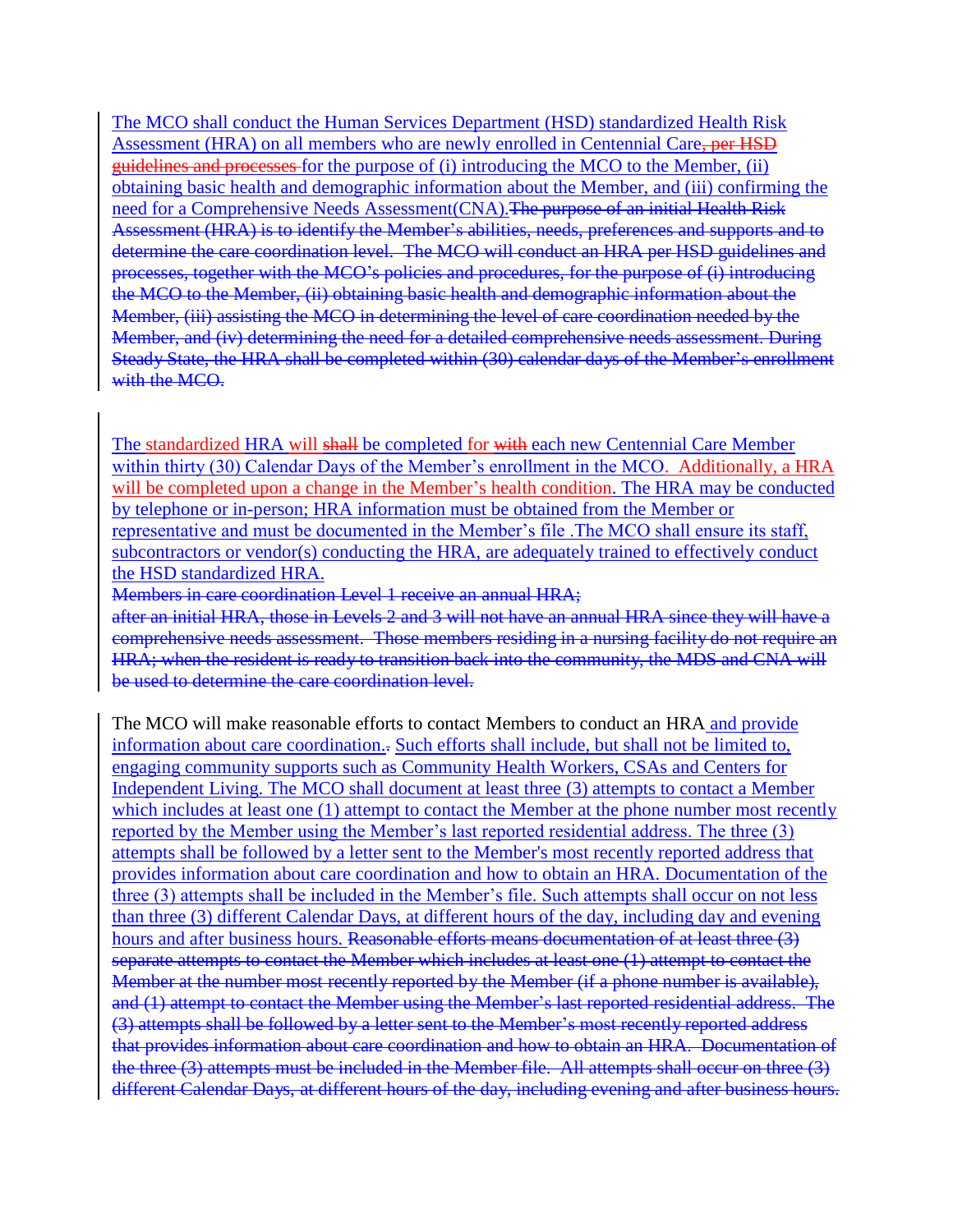The HSD standardized HRA includes the following information:

- A. Member Demographics
	- Member Name, address, telephone number, date of birth;
	- Member Medicaid number;
	- Names and relationship of person(s) completing form (other than member);
	- Emergency contact and telephone number;
	- HRA date; and
	- Assessment Method and Type.
- B. Member Health Information
	- Language preference, translation needs, and special preferences (cultural, religious, physical);
	- Main health concern;
	- Current or past physical and Behavioral Health conditions or diagnoses, including brain injury;
	- Pending physical or Behavioral Health procedures;
	- Most recent physical examination and/or recent medical appointment;
	- $\bullet$  Emergency room visits, including reason, number of visits and dates of visit(s);
	- Number of hospital stays in past 6 months, and any readmissions;
	- Indication of a 1915 (c) waiver level of care assessment or client individual assessment;
	- Number of Medications;
	- Living situation:
	- Assistance with two (2) or more activities of daily living and type of need;
	- Interest in and need for Long-Term Care services;
	- Advance directives preference and interest in receiving information; and
	- Interest in receiving care coordination.

The MCO shall provide the following information to every member during his or her HRA:

- Information about the services available through Care Coordination
- Information about the Care Coordination Levels (CCLs)
- Notification of the member's right to request a higher Care Coordination Level
- Requirement for an in-person Comprehensive Needs Assessment for the purpose of providing services associated with Care Coordination level 2 or level 3
- Information about specific next steps for the member

Within seven (7) Calendar Days of completion of the HRA, all members shall be informed of the need for a CNA.

MCO's may request to add additional questions to the HRA to meet the requirements of regulatory and accrediting bodies by submitting the additional questions to be included and the reason(s) for inclusion for State approval. Requests must be sent for approval to the Human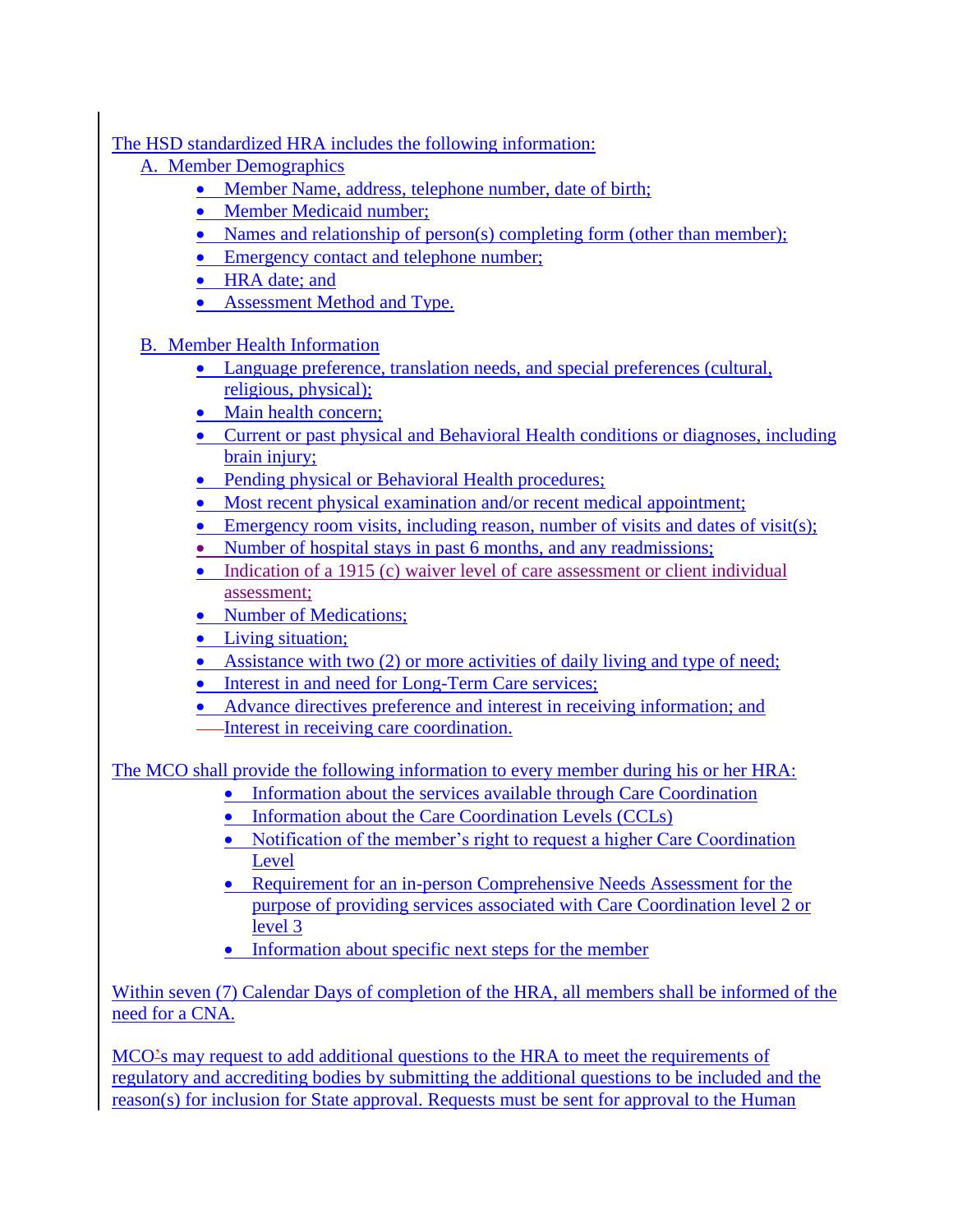Services Department, Medical Assistance Division through the MCO's Contract Manager to the attention of the Quality Bureau Care Coordination Unit (CCU).

For the purpose of the MCO completion of the HSD standardized HRA the following definitions apply:

Frequent emergency room use is defined as two (2) or more emergency room visits in a six (6) month period.

Poly-pharmaceutical use is defined as simultaneous use of six (6) or more medications from different drug classes and/or simultaneous use of three (3) or more medications from the same drug class.

# **COMPREHENSIVE NEEDS ASSESSMENT (CNA)**

A CNA is conducted for Medicaid members eligible for managed care who are identified through the HRA as having significant health conditions and risk indicators signifying the potential need for Level 2 or Level 3 Care - Coordination through the HRA as needing a higher level of care coordination. The MCO shall schedule a CNA within fourteen (14) Calendar Days of completion of the HRA and complete the CNA within thirty (30) Calendar Days of completion of the HRA unless the member is in a model approved for delegated care coordination functions with other State approved guidelines.

.For members who reside in a nursing facility, rather than conduct a CNA, the MCO shall ensure the MDS is completed and collect supplemental information related to Behavioral Health needs and the Member's interest in receiving Home and Community Based Services (HCBS).

Members who are identified as not needing a comprehensive needs assessment shall be monitored by the care coordination unit quarterly through predictive modeling software and available utilization and claims data to identify a Member's current and emergency needs related to a potential need for increased care coordination.

The HRA identifies significant conditions and risk indicators signifying the potential for Level 2 or Level 3 Care Coordination. The CNA will assess the Member's physical, behavioral health, and long-term care needs; identify potential risks and provide social and cultural information. The results of the CNA will be used to create the care plan which is based on the member's assessed needs and may also include a functional assessment, if applicable.The CNA determines the member's physical health, behavioral health, and long-term care needs, utilizing information from the assessment process to establish a care plan that addresses the needs that have been assessed.

The comprehensive needs assessment CNA is the sole responsibility of the MCO care coordinator unless delegated to a HSD approved designee.

During Steady State, the MCO or HSD approved designee shall:

1. Accept the Member's nursing facility level of care determination, previously completed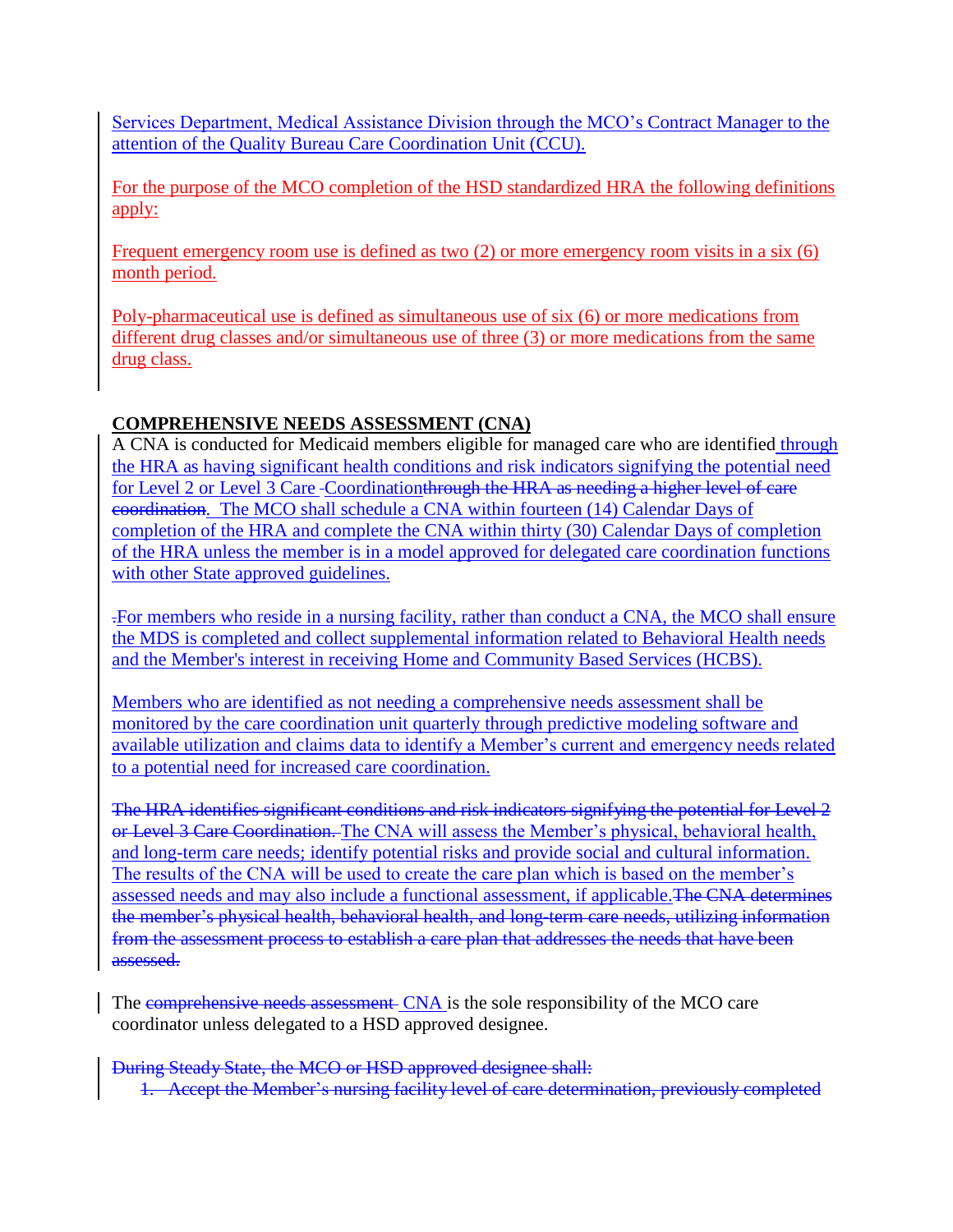by HSD or its designee, until redetermination of the Member's Medicaid eligibility or scheduled level of care assessment, whichever date is earlier.

- 2. Continue providing services previously authorized by HSD or its designee in the Member's approved Home and Community-Based care plan or Behavioral Health Treatment or service plan, without regard to whether such services are being provided by Contract or Non-Contract providers and shall not reduce these services until the MCO conducts a comprehensive needs assessment and develops a care plan in accordance with the Contract, Section 4.4.9.
- 3. Schedule a CNA within fourteen (14) Calendar Days of the Member receiving a care coordination level 2 or 3 assignment via the HRA; and Complete the comprehensive needs assessment within thirty (30) calendar days of the Health Risk Assessment (HRA), reminding members at least two weeks prior to the date scheduled for the assessment, through the most effective means of communication, about their scheduled date.
- 4. Should the MCO become aware of any significant change in a Member's medical condition, signifying increased needs, prior to the scheduled time for the comprehensive needs assessment, conducting the assessment must be expedited and an update of the Member's care plan executed, initiating any needed changes in services within ten (10) calendar days of becoming aware of the change in the Member's condition and needs.

CNAs must be performed by the MCO, or HSD approved designee, through the utilization of an assessment tool that has been **previously** approved by HSD<sub>7</sub> for assessing the Member's medical/physical health, behavioral health, long term care and social needs. The assessment tool may include the identification of targeted needs related to improving health, functional outcomes, or quality of life outcomes (e.g., related to targeted health education, pharmacy management, or increasing and/or maintaining functional abilities, including provision of covered services). Any changes to the assessment tool must be approved by HSD thirty (30) calendar days prior to use by the MCO or HSD approved designee. The comprehensive needs assessment must be conducted by a professional care coordinator, employed by the MCO or HSD approved designee. While additional partnership with community health workers, community health representatives, community behavioral health representatives and other advocates; is encouraged, the comprehensive needs assessment is the sole responsibility of the MCO care coordinator or HSD approved designee.

The CNA must be conducted in the member's primary place of residence or in the nursing home for those residents reintegrating back into the community. In scheduling the comprehensive needs assessment, the MCO or its HSD approved designee is advised to involve collateral respondents for the assessment interview, including family members, caregivers, community health representative/worker, and/or other significant social support individuals, with the consent of the Member. Additional arrangements must also be discussed with the Member when scheduling the assessment to evaluate, in advance, any need for language translation, including signing or communications board use, for the comprehensive needs assessment interview process.

CNAs must be conducted face-to-face with the Member and collateral parties in the home, unless an exception has been granted by HSD. Home setting is defined as the primary residence for the Member in the community where there is an identifiable address, and the member is residing for an established period of time for shelter, safety, physical assistance, recovery, legal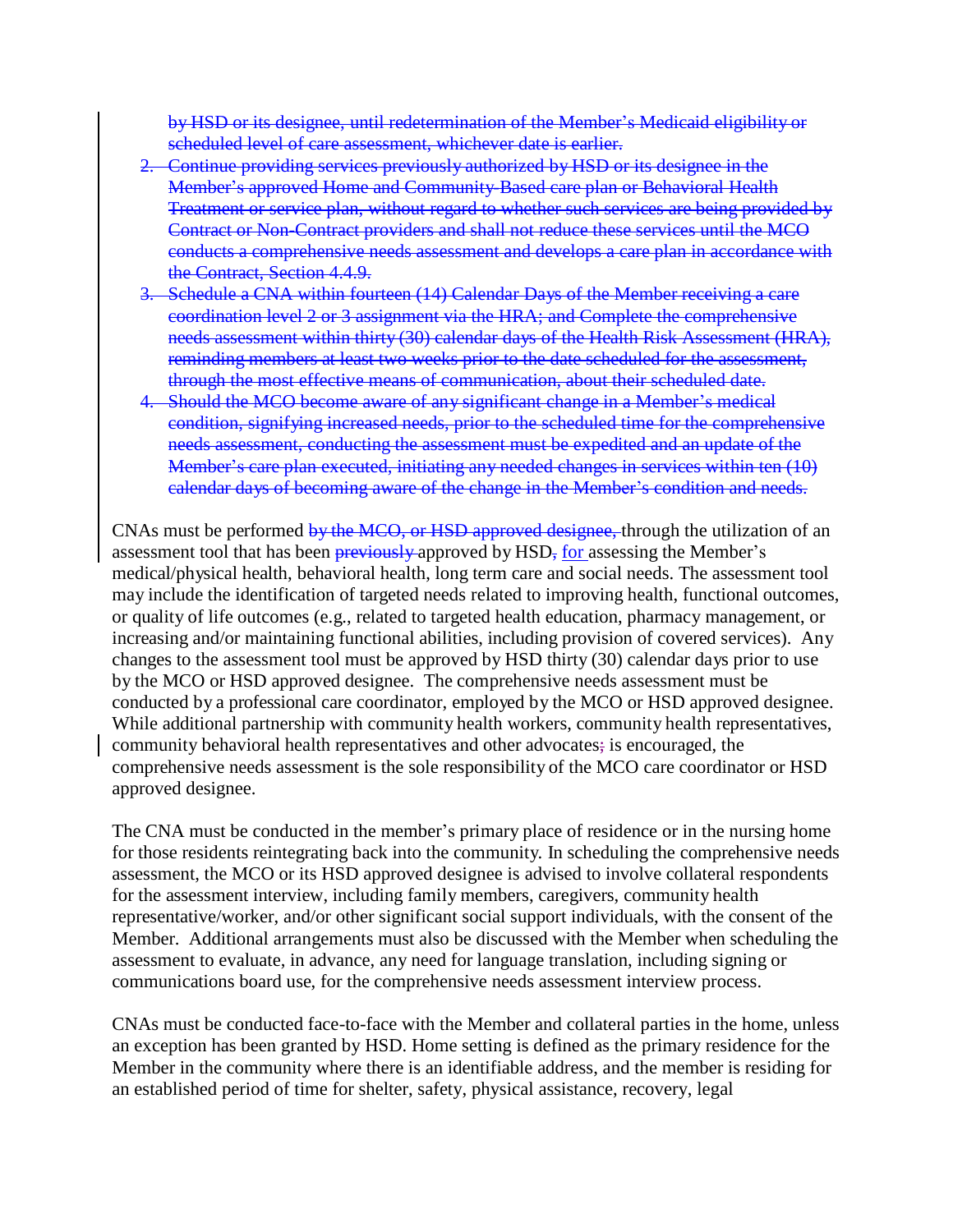requirements, or treatment services.

The comprehensive needs assessment may be conducted without requesting an exception from the State under the following conditions:

- 1. If the Member is homeless, or in a transition home and the assessment can be conducted in a private setting at a location, mutually agreeable to the Member, such as a church meal site program, community non-profit organization center, community mental health agency, food bank site, etc.
- 2. If the member is currently part of the jail involved population preparing for release.

Other requests for exceptions to CNA requirements for assessments that cannot be completed face to face or in the member's home setting must be made directly to HSD by the MCO using the following process:

- 1. Complete the Centennial Care CNA Exception Request form (MAD 601).
- 2. Alternate locations submitted by the MCO to HSD for review, should be assessed for privacy to ensure that the Member's Protected Health Information (PHI) is not jeopardized.
- 3. Send the completed MAD 601 by secure E-mail to: **[HSD-QB-CCU-CNA@state.nm.us](mailto:HSD-QB-CCU-CNA@state.nm.us)**
- 4. HSD will review the request and respond to the specific MCO requestor within 2 business days.
- 5. If an exception is approved, it shall only be valid for the duration of 6 months, or until the next CNA is needed, whichever comes first.
- 6. Requests will not be reviewed or approved if submitted:
	- Via unsecure email
	- To an email address other than **[HSD-QB-CCU-CNA@state.nm.us](mailto:HSD-QB-CCU-CNA@state.nm.us)**
	- Via any format other than the MAD 601 Form

All efforts must be made to negotiate with and educate the Member about the importance of participating in the completion of a CNA. The MCO must provide documentation of further negotiations with the Member and/or legal representatives when refusal by the Member is articulated.

CNAs are considered to be best practice and valid when conducted in the home setting. The home setting must be evaluated for health, welfare and safety of the Member. The CNA, when conducted with the Member in his/her home, determines any structural problems for Member's mobility, access, need for safety enhancements, such as smoke detectors, fire extinguishers, ramps, guard rails, bathroom equipment, fall prevention concerns-throw rugs, doorway access for wheel chairs, plumbing and electricity issues, nutritional concerns, (such as, no food resources or food/beverage items identified as being beyond expiration dates), and other structural damages such as mold, broken windows, entry doors without locks, broken flooring. Additional considerations assess rodent/pest infestation, fire hazards due to electrical wiring issues and clutter/hoarding, as well as outdoor hazards due to overgrown weeds and undergrowth of yards/trees. The practice of conducting in home CNAs further allows for observation of the existence of other parties living in the home and possibly presenting support or risk to the Member.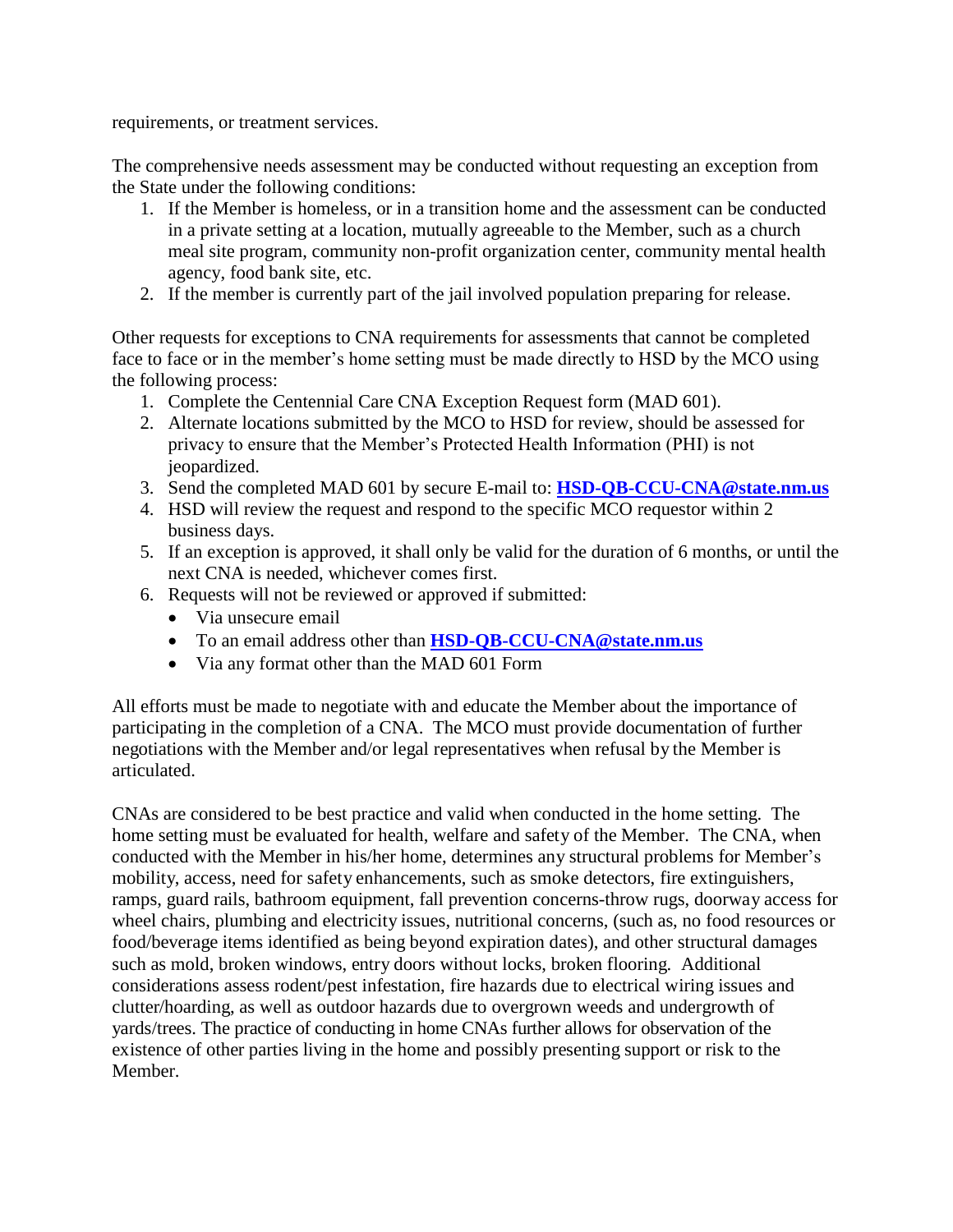If a member establishes a new residence following completion of the CNA due to transition from a facility, temporary housing location or completion of a program or treatment, the Care Coordinator shall consider this a trigger event to determine if the Member may need to be reassessed through a CNA in the new setting. If an in home assessment may be in the member's best interest, the Care Coordinator shall conduct a new assessment based on this triggering event. If the Care Coordinator determines a new CNA is not necessary based on this triggering event, the member record shall reflect the reason for determining that an additional CNA was not necessary.

When a Member refuses to participate with a CNA, the MCO will make every effort to discuss the benefits of the needs assessment with the Member, emphasizing that this assessment makes the determination of useful resources to meet the Member's needs, such as the community benefit for personal care assistance, special home environment modifications and adaptive equipment. In documented refusal circumstances, the MCO will submit a proposal for a basic care plan with minimum services outlined and suspending any requests for increased services/personal care hours until an assessment is conducted and completed.

At a minimum, the CNA shall:

- 1. Assess physical and behavioral health needs, including but not limited to, current diagnoses; history of significant physical and behavioral health events, including hospitalizations and emergency room visits; medications; allergies; providers involved in Member's care; Durable Medical Equipment (DME); brief substance abuse screening questionnaire ,as approved by HSD/BHSD and history; family medical and behavioral health, (mental health and substance use/abuse), history; cognitive capacities, (including evaluation of alertness, orientation, history of head/brain injury); health-related lifestyle (smoking, food intake/nutrition, sleep patterns, exercise, continence); and functional abilities, including Activities of Daily Living (ADL) (mobility, grooming, bathing, eating, dressing, medications (i.e. self- administration and safety) and Instrumental ADLs/IADLs (i.e. money management, meal preparation, housekeeping/cleaning, emergency awareness and preparedness, grocery shopping).
- 2. Assess Long-Term Care needs including but not limited to: environmental safety including items such as smoke detectors, pests/infestation, and trip and fall dangers and adaptive needs such as ramps or other mobility assistance. If the member is eligible for the Community Benefit, the MCO shall assess for all Community Benefit services.
- 2. Assess additional long-term care needs including, but not limited to, environmental safety including items such as smoke detectors, pests/infestation, emergency awareness and plans, trip and fall dangers, mobilization access issues such as doorway widening, ramps and other environmental improvement needs.
- 3. Include a risk assessment, using a tool and protocol approved by HSD-and develop, as applicable, a risk agreement that shall be signed by the Member or his/her representative and that shall include identified risks to the Member, the consequences of such risks, strategies to mitigate the identified risks, and the Member's decision regarding his/her acceptance of risk.
- 4. Assess disease management needs, including identification of disease state, need for targeted intervention and education, and development of appropriate intervention strategies.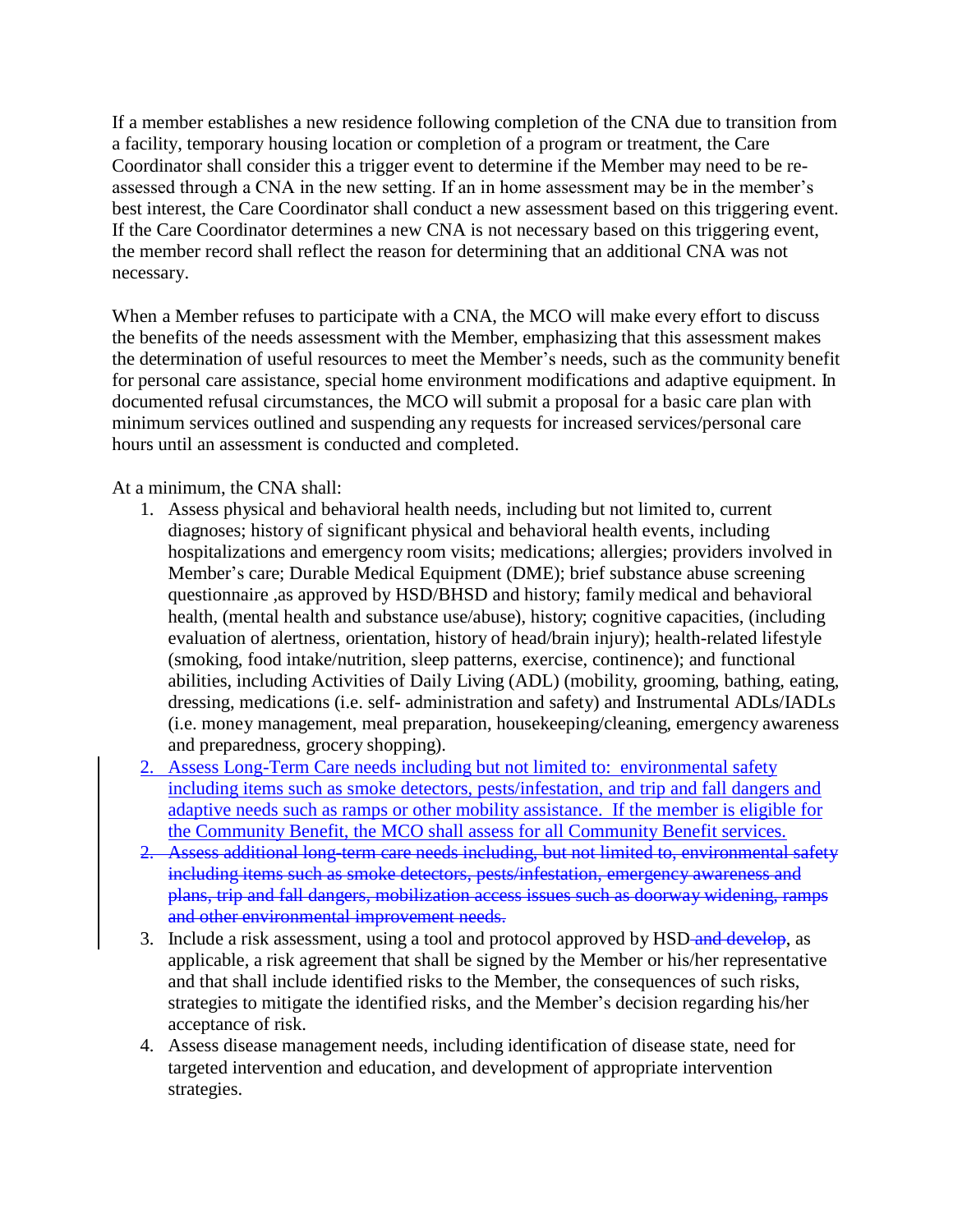- 5. Determine a social profile including, but not limited to, living arrangements; natural and social support systems which are available to assist the Member; demographics; transportation; employment; financial resources and challenges (other insurance, food, utilities, housing expenses); Medicare services; other community services being accessed, such as senior companion services, meals-on-wheels, etc.; living environment (related to health and safety); IADLs; Individualized Education Plan (IEP); and Individual Service Plan (ISP) for Developmental Disabilities or Medically Fragile Waiver Program recipients, (if applicable).
- 6. Identify possible suicidal and/or homicidal thinking, planning/intent and lethality risk, history of aggressive and/or violent behaviors, history of running away and wandering for both adults and children.
- 7. Identify cultural information, including language and translation needs and utilization of ceremonial or natural healing techniques.
- 8. Ask the Member for a self-assessment regarding their viewpoint of their condition(s) and service needs.
- 9. In the event the Member is a minor under the age of eighteen (18), identify the parent or legal guardian participating and/or responding for the minor during assessment.

#### **REASSESSMENTS**

The CNA shall be conducted at least annually for Level 2 Care Coordination and semi-annually for Level 3 Care Coordination, to determine if the care plan is appropriate for the Member and if a higher or lower level of care coordination may be needed.

Additional comprehensive needs assessments may also be conducted, as the care coordinator deems necessary, due to requests from the Member, provider, family member or legal representative or as a result of a change in health status and/or social support situation.

Specific indicators warranting a need for conducting a new CNA to be performed may include but are not limited to, significant changes in Member's medical and/or behavioral health condition; changes in setting of care, such as hospitalization, rehabilitation and/or short-term nursing home admission (long-term nursing home stay(s) require administration of the MDS), residential treatment facility admission; changes in the Member's family or natural/social support system (such as, sudden illness and/or convalescence or death of a family caregiver); living arrangement disruption (loss of residence, eviction, fire/flooding, move to another family home); involvement of Adult Protective Services (APS), Child Protective Services and/or other NM Children, Youth & Family (CYFD) interventions; changes in the amount of caregiver services requested and requested amount exceeds the range of hours corresponding with Member's existing assessment score. These events may at times not require a new CNA be completed. If a new CNA is not conducted, the member's record should clearly establish why the triggering event did not result in the MCO conducting a new CNA. The decision can be made via telephone contact or face to face visit with the member.

#### **STAFFING REQUIREMENTS AND DELEGATION**

The MCO may utilize a care coordination team approach to performing care coordination activities, with the MCO's care coordination team consisting of the Member's primary care coordinator and specific other individuals with relevant expertise and experience appropriate to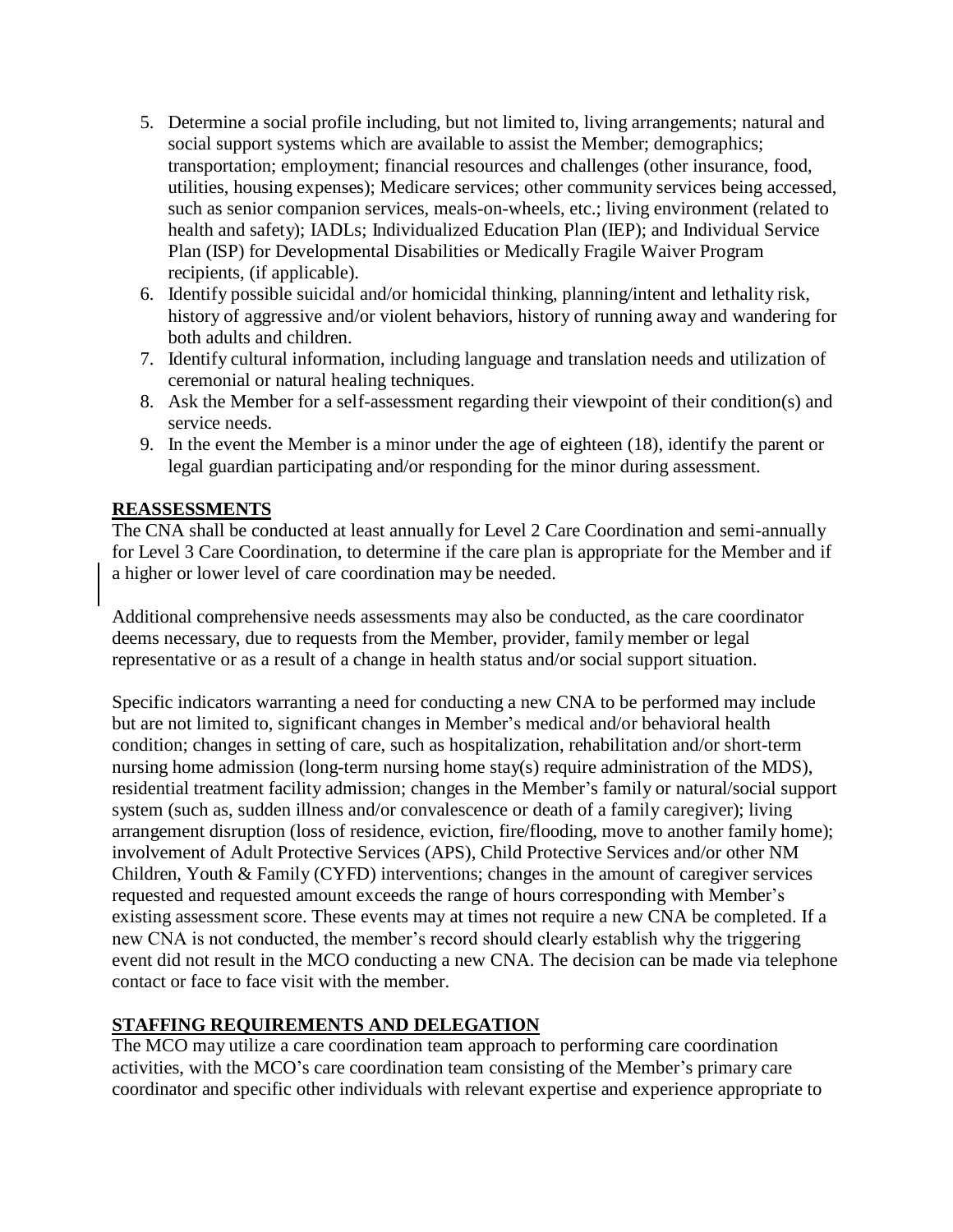address the needs of Members. While the MCO may subcontract the Health Risk Assessment (HRA) activities, the MCO shall ensure its staff, subcontractor(s) or vendor(s) conducting the HRA, is adequately trained to effectively conduct the HSD standardized HRA. the CNAs must be performed by professional care coordinators employed by the MCO other than when delegated as allowable. The MCO may use local resources, such as Indian Health Service, Tribes and Tribal Organizations and Urban Indian Organizations (I/T/Us); Patient-Centered Medical Homes (PCMH), Health Homes, Core Service Agencies (CSAs) for Behavioral Health; Tribal services; and other local service organizations, to collaborate in care coordination functions. The role of community health workers (community health advisors, community health representatives, lay health advocates, promotoras, outreach educators, peer health promoters and peer health educators), is to supplement and support the care coordination function required in managed care. The performance of the CNA is the primary responsibility of the MCO other than when delegated as allowable by the State. The MCO will implement policies and procedures that will define and specify the qualifications, experience and training of each member of the care coordination team and ensure that functions specific to the assigned care coordinator are performed by a qualified care coordinator.

Maximum caseload per care coordinator, by designated care coordination level as established by HSD, shall not be exceeded by the MCO. To the extent that I/T/Us, PCMHs, Health Homes, CSAs and Community Health Workers are utilized to perform care coordination functions, these local entities may be utilized in the caseload ratios. Caseload to care coordinator ratios are as follows:

Care coordination level 2:

- Members not residing in a nursing facility 1:75, and
- Members residing in a nursing facility 1:125; and
- Members age twenty-one (21) and over who participate in the Self-Directed Community Benefit 1:100;

Care coordination level 3:

- Members not residing in a nursing facility 1:50; and
- $\bullet$  Members residing in a nursing facility 1:125; and
- Members age twenty-one (21) and over who participate in the Self-Directed Community Benefit in care coordination 1:75; and

Care coordination for Members who participate in the Self-Directed Community Benefit:

- Members under age of twenty-one (21) 1:40
- Level 1 care coordination: 1:1750;
- Level 2 care coordination: 1:75;
- Level 2 members residing in Nursing Facility: 1:125;
- Level 2 Self Directed Community Benefit 21 years of age and older: 1:100;
- Level 3 care coordination: 1:50;
- Level 3 members residing in Nursing Facility: 1:125;

**Level 3 Self Directed Community Benefit members 21 years of age and older:**  $1:75$ ; and

 Care coordination for Members under 21 years of age who participate in the Self-Directed Community Benefit: 1:40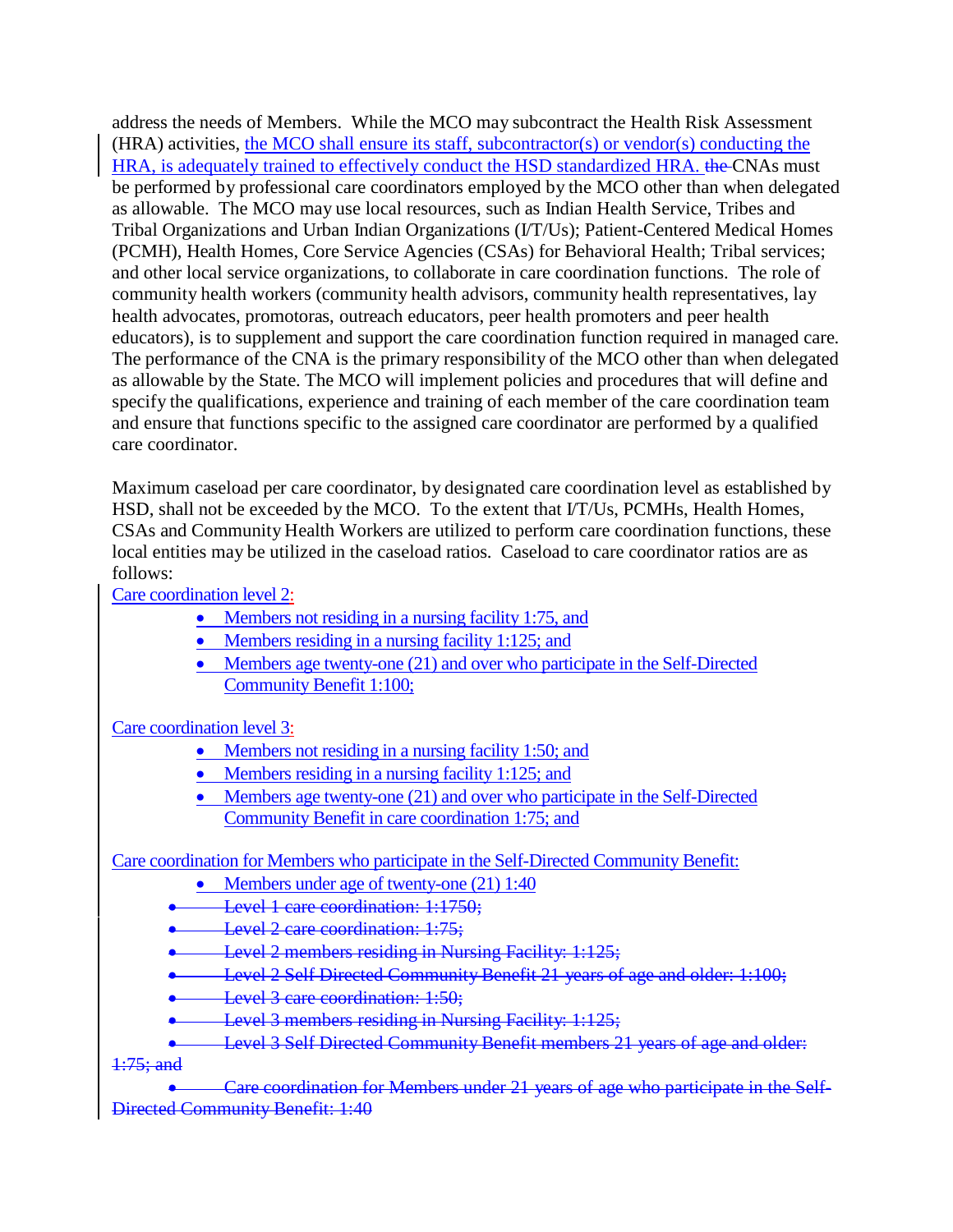Costs associated with community health workers can include salaried employees, independent community health workers and/or contracted groups of community health workers, shall be considered as part of the care coordination expense (characterized as an administrative cost for the MCO).

Costs associated with Care Coordination functions, including community health workers will be categorized as care coordination expenditures. Care coordination expenditures are deemed medical expenditures for use in the medical loss ratio calculation. Encounter data is not required to be reported for community health workers and no codes will be developed.

MCOs or HSD approved designee shall submit, upon request by HSD, a Care Coordination Staffing Plan, which at a minimum shall specify:

- 1. The number of care coordinators, care coordination supervisors, other care coordination team members that the MCO plans to employ;
- 2. The ratio of care coordinators to Members; 3
- 3. The MCO's plans to maintain ratios as outlined by care coordination level and the explanation of the methodology used for determining such ratios;4
- 4. How the MCO will ensure that such ratios are sufficient to fulfill the contract agreement requirements;
- 5. The roles and responsibilities for each member of the care coordination team;  $\theta$
- 6. A strategy that encourages the use of Native American care coordinators and limits duplication of services between I/T/U and non-I/T/U providers;
- 7. How ratios are adjusted to accommodate travel requirements for those care coordinators serving Members in Rural/Frontier areas of the State and/or for those Members that require extraordinary efforts from the assigned care coordinator; and
- 8. How the MCO will use care coordinators to meet the needs of New Mexico's unique population.

The MCO or HSD approved designee, shall ensure that Members have a telephone number for direct contact with their care coordinator and/or a member of their care coordination team, (without being routed around through several contact points), during normal business hours (8 a.m. - 5 p.m. Mountain Standard Time). When the Member's care coordinator or a member of the Member's care coordination team is not available, the call shall be answered/facilitated by another qualified staff person in the MCO's care coordination unit. Calls requiring immediate attention shall be "warm" transferred directly to another care coordinator, not letting the call go to voice mail. After normal business hours, calls requiring immediate attention by care coordinator shall be handled by the Member services line, as stipulated by Section 4.15.1 of the contract.

When Native American Members request assignment to a Native American care coordinator and the MCO or HSD approved designee, is unable to provide a Native American care coordinator to such Members when requested, the MCO or HSD approved designee must ensure that a Community Health Worker/Community Health Representative is present for all in-person meetings between the assigned care coordinator and the Member.

The MCO or HSD approved designee must accommodate Member's requests to change to a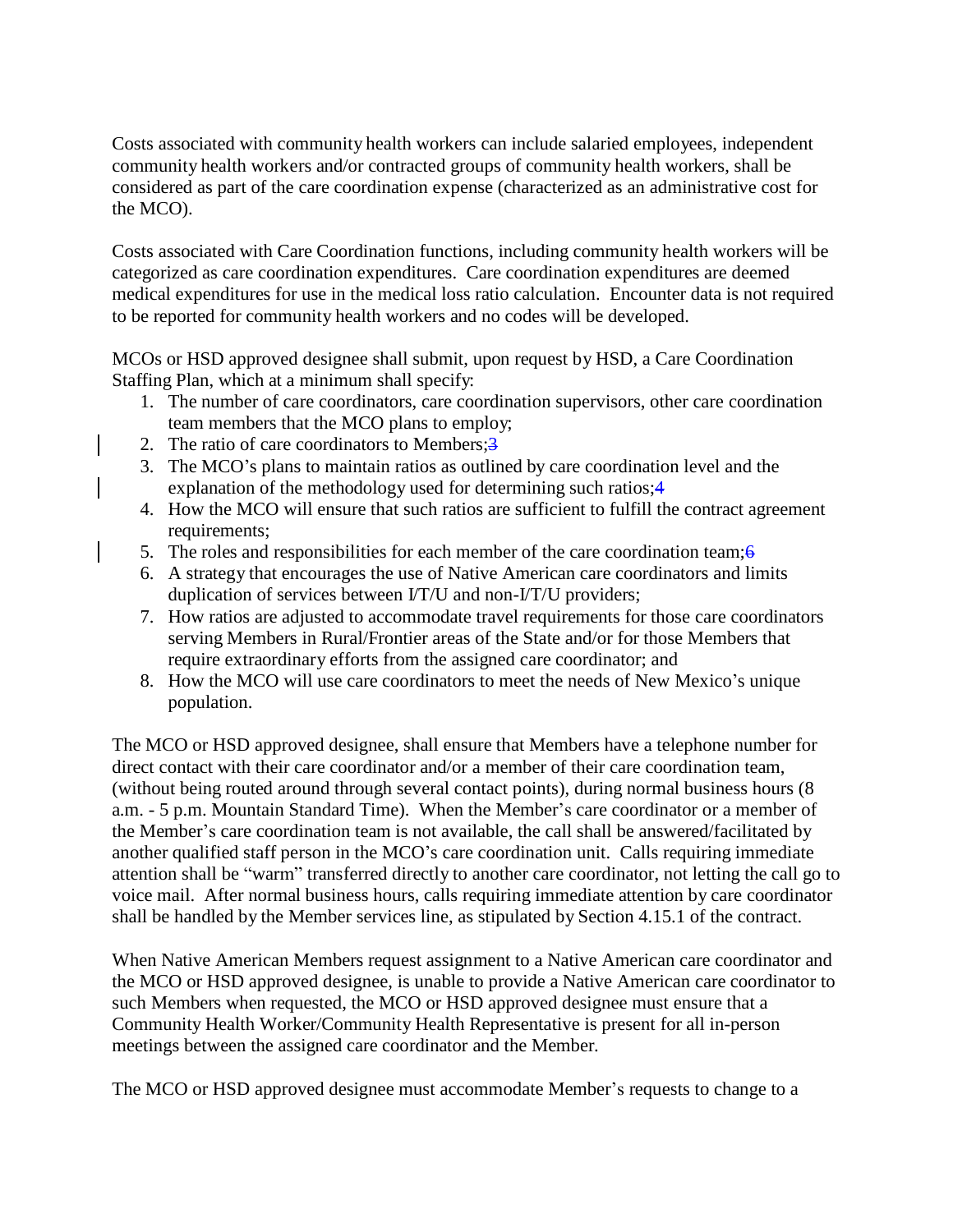different care coordinator if desired and if there is an alternative care coordinator available. Such availability may take into consideration the MCO's or HSD approved designee's need to efficiently deliver care coordination in accordance with the requirements in the contract. In ensuring quality and continuity of care, however, the MCO or HSD approved designee shall make efforts to minimize the number of changes in a Member's care coordinator. Section 4.4.12.13 of the contract, outlines circumstances that the MCO or HSD approved designee may need to initiate change in a Member's assigned care coordinator:

- 1. Assigned care coordinator is no longer employed by the MCO or by the HSD approved designee;
- 2. There is a conflict of interest preventing neutral support for the Member;
- 3. Care Coordinator is on temporary leave from employment; or
- 4. Caseload of the assigned care coordinator must be adjusted due to its size or intensity.

The MCO or HSD approved designee shall develop policies and procedures regarding notice to Members of care coordinator changes initiated by either the MCO or HSD approved designee, or Member, including notice of planned care coordinator changes initiated by the MCO or HSD approved designee.

The MCO or HSD approved designee shall ensure continuity of care when care coordinator changes are made. The MCO or HSD approved designee shall demonstrate use of best practices by encouraging newly assigned care coordinators to attend a face-to-face transition visit with the Member and the out-going care coordinator, when possible and include documentation of such transition in the Member's file.

Initial training shall be provided by the MCO or HSD approved designee to newly hired care coordinators and ongoing training provided at least annually to all care coordinators. Involvement of New Mexico Tribes as training instructors should be utilized where appropriate.

# **COMPREHENSIVE CARE PLAN REQUIREMENTS**

This policy is in conjunction with all elements described in Care Plan Requirements outlined in the managed care contract, which defines the processes for development, implementation and management of a care plan for all members in Levels 2 and 3 of care coordination. Members in Level 1 care coordination will not need to have a care plan. The MCO or HSD approved designee is responsible for ensuring a care plan is initiated upon enrollment and must oversee the Care Coordinator who is responsible for coordinating all services in the care plan.

- 1. Comprehensive Care Plan Scope and Process. The MCO or HSD approved designee must establish a process to ensure coordination of care for members that includes:
	- A. Coordination of the members health care needs through the development of the care plan;
	- B. Collaboration with the member, member's friends, family, members PCP, specialists, Behavioral Health providers, other providers, communities, and interdisciplinary team experts, as needed when developing the care plan, including documentation of all attempts to engage providers and other individuals identified in the development of the care plan;
	- C. With the members consent to share information, the care plan should be shared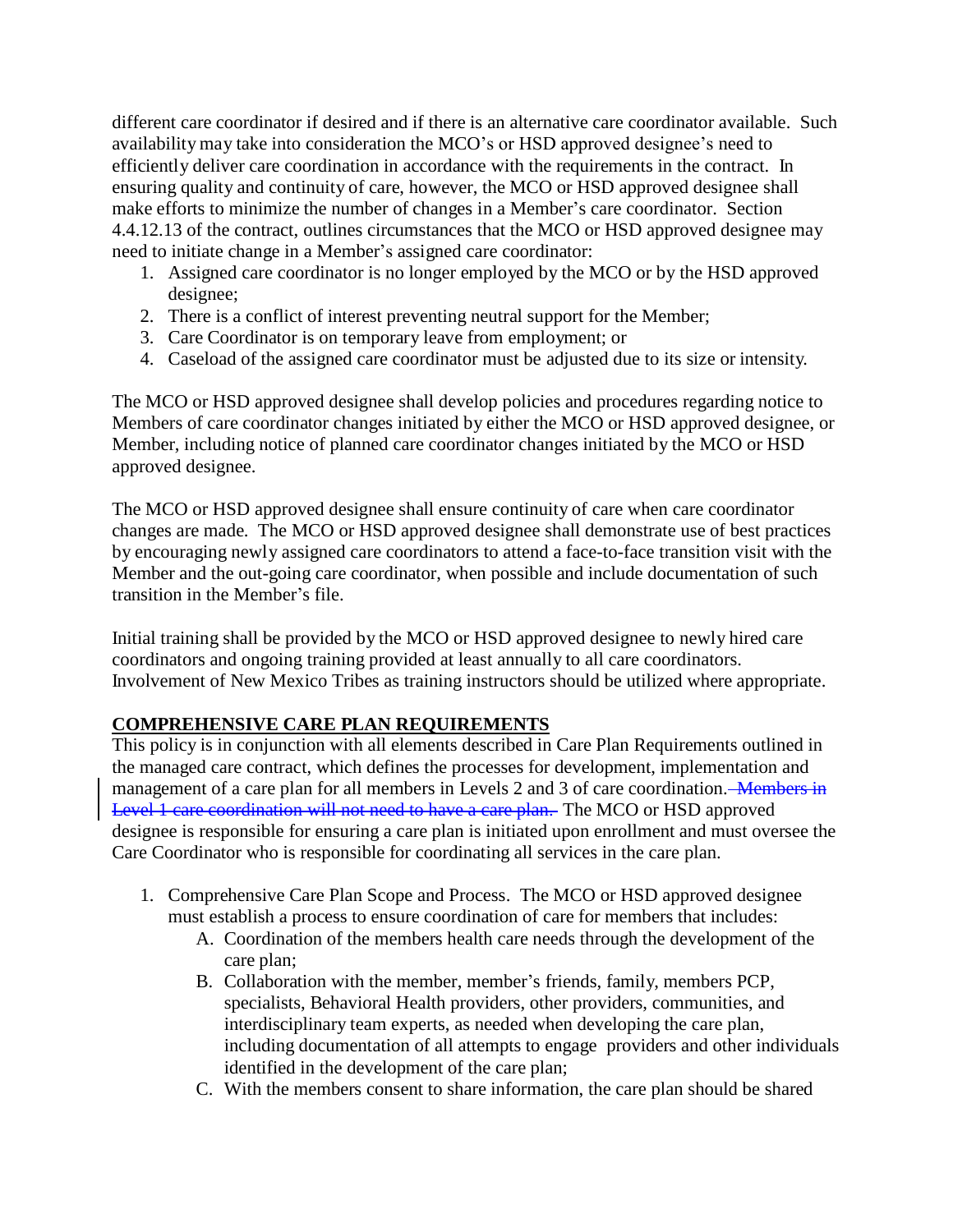and utilized by those involved in providing care to the member. (e.g. BH providers should be aware and take into consideration the members physical health care issues when working with the member); and

- D. Verification of all decisions made regarding the member's needs and services, and ensures all information is documented in a written, comprehensive care plan.
- 2. Comprehensive Care Plan Development and Management
	- A. The Care Plan serves as a working and guiding tool of reference for integrating the member's treatment plan(s) into a language that the member and or/family member can understand. The member shall lead the person-centered planning process to the extent possible
	- B. The member's representative should have a participatory role, as needed, and as defined by the member, unless State law confers decision-making authority to the legal representative. The MCO or HSD approved designee shall develop and authorize the CCP within fourteen (14) Business Day of completion of the comprehensive needs assessment unless the member is in a health home and/or using the Treat First model of care...
	- C. The Care Coordinator shall:
		- a. Ensure the member or member's legal representative understands, reviews, signs and dates the care plan.
		- b. Provide a copy of the member's completed care plan to the member, members legal representative as applicable or other providers authorized to deliver care to the member in a format that is easily readable (e.g. 12 font).
		- c. Confirm that family, providers, or any other relevant parties are included in the treatment and planning of the member's care plan.
		- d. Ensure timelines for the development and implementation and/or update the care plan are met.
		- e. Facilitate treatment and coordinate with providers to assist the member and his or her family with navigating the system including scheduling appointments, arranging transportation, or advocating for the member as needed.
		- f. Verify that services have been initiated and/or continue to be provided as identified in the care plan and ensure services continue to meet the member's needs.
		- g. Maintain appropriate, constant communication with community and natural supports to monitor and support their ongoing participation in the member's care.
		- h. Identify, address and evaluate service gaps to determine their cause and minimize any gaps going forward and ensuring back-up plans are implemented and effectively working; including strategies for solving conflicts or disagreements, and provide clear conflict-of-interest guidelines for all planning participants.
		- i. Identify and list specific risk factors and changes to member's risk, address those changes and update the member's risk agreement and Comprehensive Care Plan as necessary to include measures to minimize the identified risks.
		- j. Inform each member of his or her Medicaid eligibility status and end date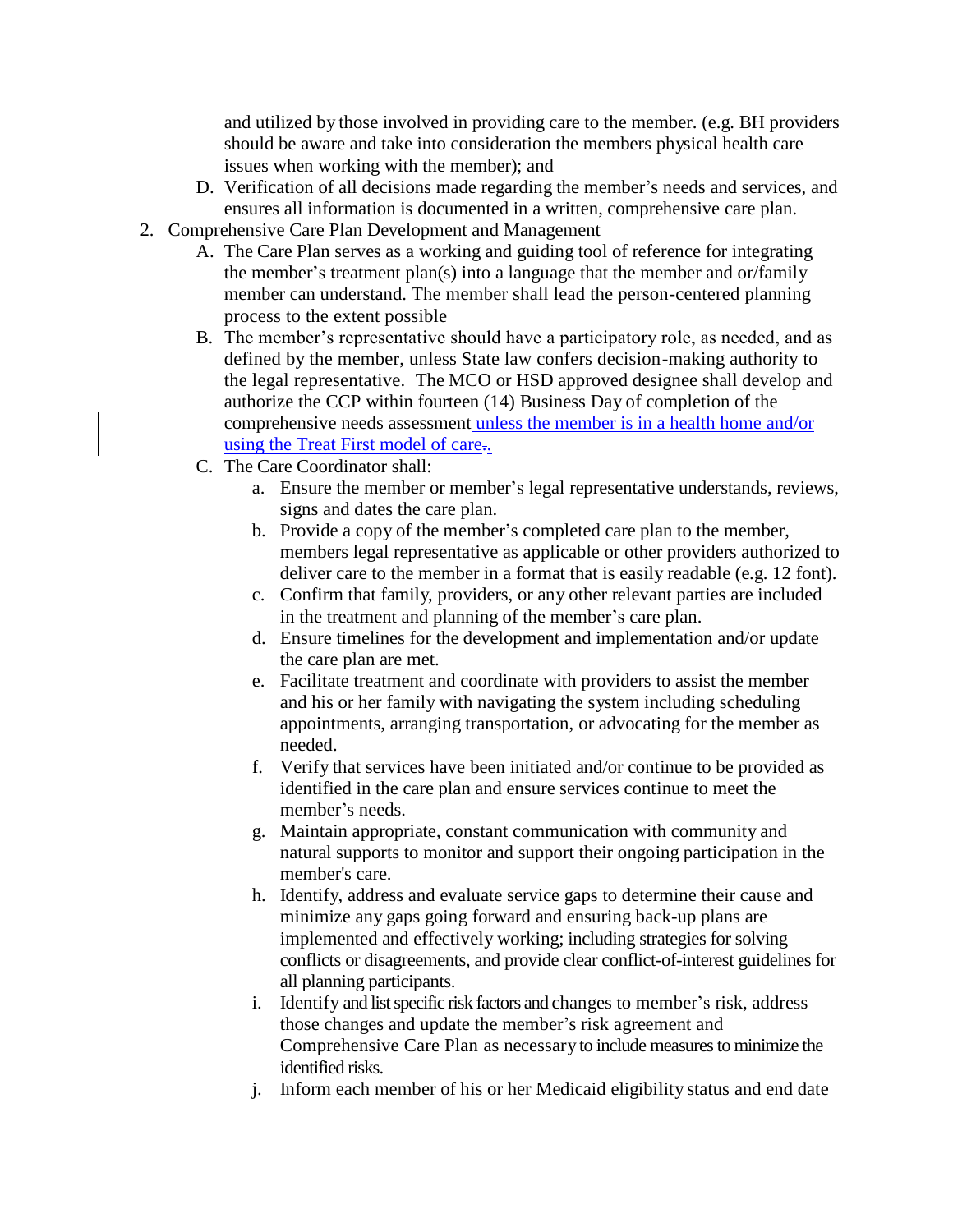and assist the member with the process for eligibility redetermination.

- k. Educate members with identified disease management needs by providing specific disease management interventions and strategies.
- l. Educate the member about his or her ability to have an Advance Directive and ensure the member's decision is well documented in the member's file.
- m. Educate member about non Medicaid services available as appropriate (e.g. Adult Substance Abuse Residential Treatment, Detoxification, Home Delivered Meals, and Infant Mental Health).
- n. Reflect cultural considerations of the member and conduct the care plan process in a manner that is accessible to individuals with disabilities and persons who are limited English proficient.
- D. The Comprehensive Care Plan Required Elements include the following:
	- a. Pertinent member demographics and enrollment data.
		- b. Ensure implementation of interventions and the dates by which the interventions must occur and identify specific agencies or organizations with which treatment must be coordinated, including non-Medicaid providers.
		- c. Covered medical diagnosis, past treatment, previous or pending surgeries (as applicable), medications and allergies.
		- d. Member's current status, including present levels of function in physical, cognitive, social, and educational domains.
		- e. Member or family barriers to receiving treatment, such as a member or family member's ability to travel to an appointment.
		- f. Identify the member or family's strengths, resources, priorities and concerns related to achieving mutual recommendations made in caring for the member receiving services.
		- g. Services recommended achieving the identified objectives, including provider(s) or person(s) responsible and timeframes for meeting the member's desired outcomes.
		- h. Identified services provided by natural supports that are scheduled to be enhancers and back-up (including emergency purposes) to services that are authorized by the MCO.
		- i. An interdisciplinary team including but not limited to: the care coordinator, social worker, registered nurse, medical director, and PCP must be identified to develop, implement and update the care plan as needed.
	- j. Reflect that the setting in which the individual resides is chosen by the member, and is integrated in and supports full access of members receiving HCBS, to the greater community, including opportunities to seek employment and work in competitive integrated settings, engage in community life, control personal resources, and receive services in the community to the same degree of access as individuals not receiving Medicaid HCBS.
	- k. Reflect the member's strengths and preferences.
	- l. Identify goals and desired outcomes, reflect the services and supports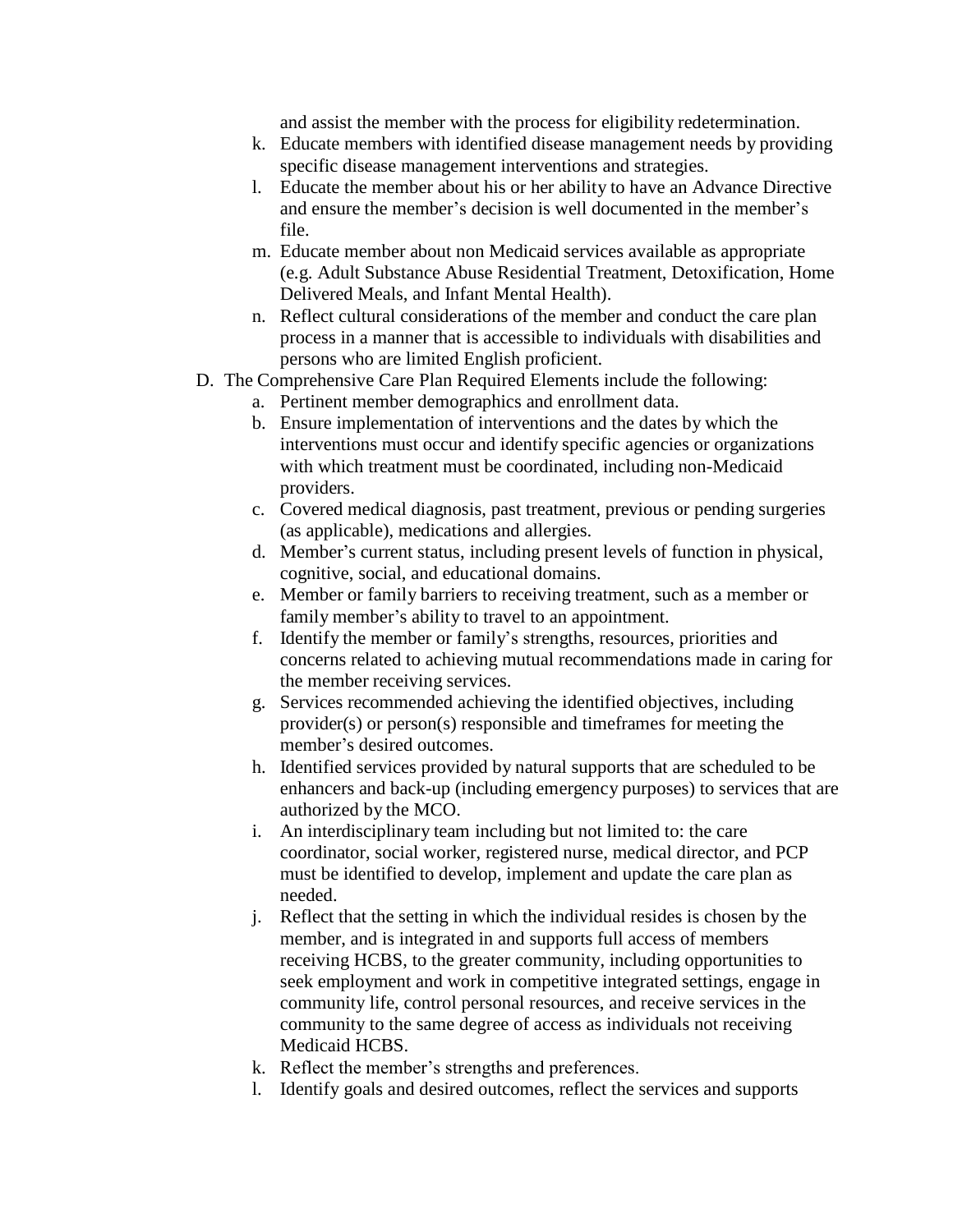(paid and unpaid) that will assist the member to achieve identified goals, and include who will provide the services and supports.

- m. Identify goals and preferences related to relationships, community participation, employment, income and savings, healthcare and wellness, education and others.
- n. Include those services, the purpose or control of which the member elects to self-direct.
- o. Prevent the provision of unnecessary or inappropriate services and supports.
- E. Comprehensive Care Plan Revisions
	- a. The care plan will be revised when the member experiences one of the following circumstances:
		- 1. Risk of significant harm. In this case the care coordination team will convene within one calendar day, in person or by teleconference; if necessary the care plan will be modified accordingly within 72 hours;
		- 2. Major medical change;
		- 3. The loss of a primary caregiver or other significant person;
		- 4. A serious accident, illness, injury or hospitalization that disrupts the implementation of the care plan;
		- 5. Serious or sudden change in behavior;
		- 6. Change in living situation;
		- 7. Proposed change in services or providers (e.g. Community Benefit);
		- 8. It has been confirmed by APS or CYFD that the member is a victim of abuse, neglect or exploitation;
		- 9. Any team member requests a meeting to propose changes to the care plan;
		- 10. Criminal justice involvement on the part of the member (e.g., arrest, incarceration, release, probation, parole); or
		- 11. As requested by HSD.
	- b. Within five (5) Business Days of completing a reassessment of a Member's needs, the care coordination team shall update the Member's CCP as appropriate, and the MCO or HSD approved designee shall authorize and initiate services in the updated CCP.
- F. Ongoing Care Coordination Description
	- a. This policy along with all elements described in Ongoing Care Coordination outlined in the managed care contract, defines how the MCO or HSD approved designee shall perform real time and ongoing care coordination to ensure all members receive the appropriate care.
		- b.Ongoing care coordination functions shall include all elements defined in the contract including the following:
			- 1. Proactively identify gaps and address the needs of the member, including develop and/or update the care plan as needed.
			- 2. Ensure when a member's level of care coordination increases or decreases that continuity of care is always maintained.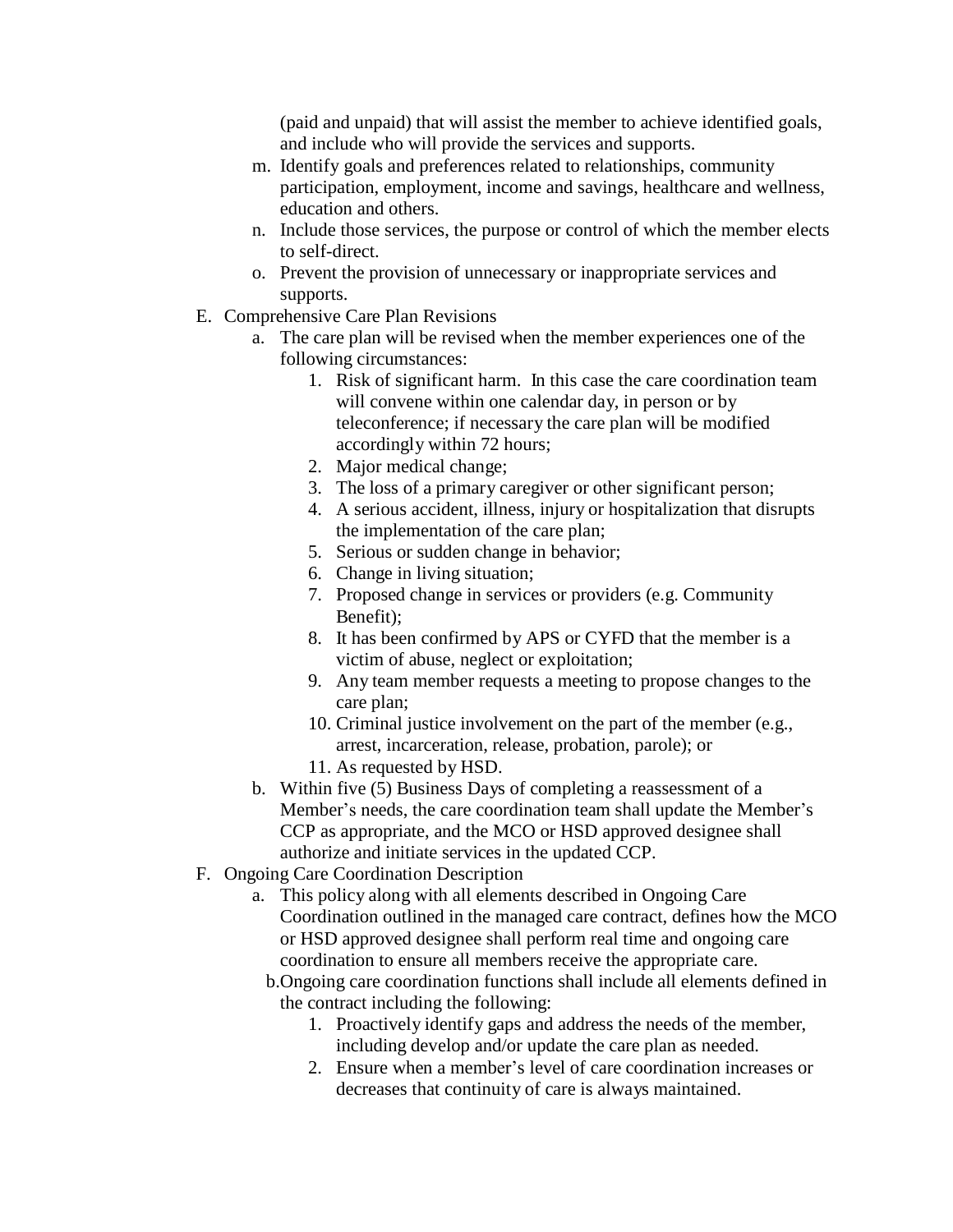- 3. Maintain a single point of contact for the member to ensure coordination of all services and monitoring of treatment.
- 4. Maintain face-to-face and telephonic meetings with the member to ensure appropriate support of the member's goals and foster independence.
- 5. Coordinate and provide access to specialists, as needed; relevant long term specialty providers, relevant emergency resources, relevant rehabilitation therapy services, relevant non-Medicaid services, etc.
- 6. Education regarding service delivery through Medicare and/or Medicaid.
- 7. Measure and evaluate outcomes designated in care plan and monitor progress to ensure covered services are being received and assist in resolution of identified problems.
- 8. Proactively work to continue to achieve coordination of physical, behavioral health and long term care services.
- 9. Maintain consistent communication and contact with member's PCP, specialists, and other individuals involved in the member's care.
- 10. Maintain and monitor the member's Community Benefit and provide assistance with complex services.
- 11. Consistently consider member and provider input to identify opportunities for improvement.
- 12. Collaborate and/or cooperate with representatives of the Independent Consumer Support System (ICSS).

# **ENGAGEMENT OF MEMBERS**

HSD recognizes there may be a select few managed care members who present challenges to the service delivery system due to the complexity of their needs. This policy is designed for members who demonstrate inappropriate behaviors and/or frequent contact of State and MCO staff, and/or have been unresponsive to traditional care coordination efforts and compliant with recommended behavioral health services.

This group of "high health risk/high resource utilization" (HHR/HRU) is different than other populations and individuals in the care system because denying or delaying care to them has significant immediate negative consequences to their health and safety. The risk to the individual can be documented in assessments, contact notes and care plans. Responding to the challenges presented by this category of members requires monitoring of attempted delivery of care, documenting interactions and thresholds of behavior or conditions that escalate events to a higher level of response and identifying appropriate teams to design and implement responses. Consistent, well-crafted responses to concerns are essential when providing care or addressing resistance to care. This will minimize excessive use of State, MCO and provider resources as well as minimizing risk to the individual's health and safety.

HSD in collaboration with the State Medicaid Physician has developed the following policy/procedure to ensure consistent responses to challenges presented by the HHR/HRU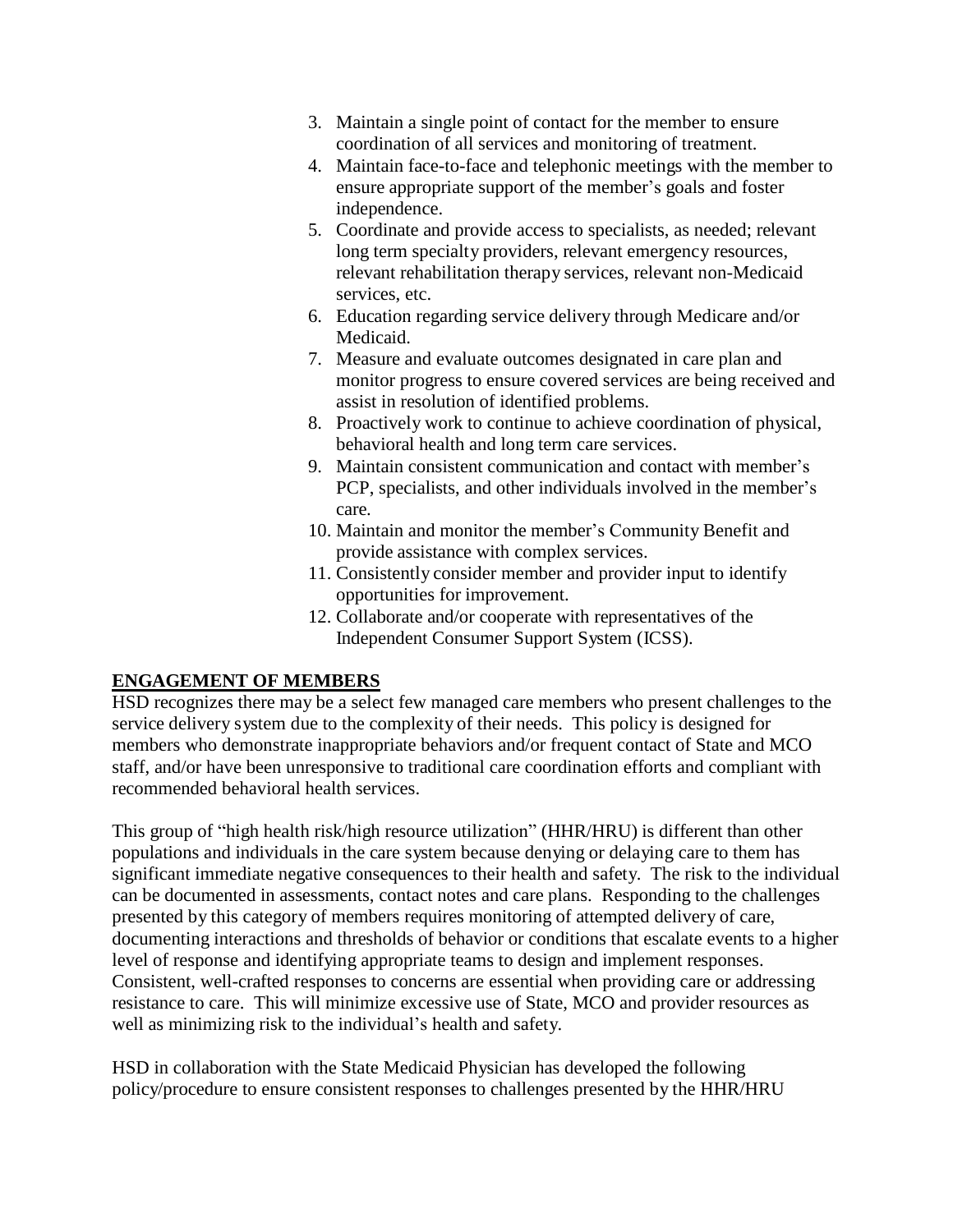population. This protocol is to be utilized across MCOs, agency providers and State employees and programs for each recipient identified as part of this population. The expected result is a more efficient use of resources to achieve an optimal outcome for the individual. This is intended to free time and energy to manage all complex individuals in the care system and to achieve optimal levels of health and safety for all individuals.

Intervention Procedures/Policies: Care delivery literature recommends the use of behavioral contractual agreements with members so that all parties agree on appropriate responses in a noncompliant care situation. The State may partner with MCOs to make this intervention consistent for all MCOs and all individuals identified as HHR/HRU.

At the threshold of risk agreed upon by the MCO, a meeting is arranged with the individual and appropriate recipients of the care team. This team must include the care coordinator, a management level staff of the MCO and a high level medical staff of the MCO. The member may request one or two people to be in attendance. The intention of the meeting with the participant is to:

- 1. Establish/discuss optimal outcome for health and safety.
- 2. Identify the issues interfering with optimal health and safety outcomes.
- 3. Clarify roles for each member of the team.
- 4. Clarify rules of engagement (who can call who when, etc.) and program regulations.
- 5. Assign tasks to each team member with timeline.
- 6. Sign agreement that documents the discussion and assignment of tasks and holds each member accountable.
- 7. Schedule 2nd meeting within two weeks. Second meeting is a final meeting. Review tasks. Discuss/establish consequences of any failure to deliver on tasks. Sign contract/care plan. (Includes updates weekly and addressing ongoing/emergent issues at a bi-monthly meeting.)
- 8. Schedule updates between participants, MCO staff on a regular basis.
- 9. Ensure maintenance of documentation is with MCO, participant and natural supports.

When recipients of this population are identified, the MCOs will designate one point of contact and communicate that point of contact to HSD/MAD and other involved individuals. If the identified recipient calls HSD/MAD or other agencies, the individual will be referred back to the MCO point of contact.

If the process outlined above does not provide resolution, then the MCOs will utilize their complex case team and complex case rounds protocol.

#### **MCO COORDINATION WITH 1915 (c) HOME AND COMMUNITY-BASED SERVICES (HCBS) WAIVERS: DEVELOPMENTAL DISABILITIES, MEDICALLY FRAGILE, & MI VIA**

The MCOs provide acute and ancillary medical and behavioral health services to the 1915 (c) HCBS recipients/MCO members. The MCO is responsible for ensuring a Comprehensive Care Plan is initiated upon enrollment and assigning a Care Coordinator for coordinating all services in the MCO Comprehensive Care Plan. The MCOs are required to perform all care coordination functions described in this policy manual section including but not limited to: capturing the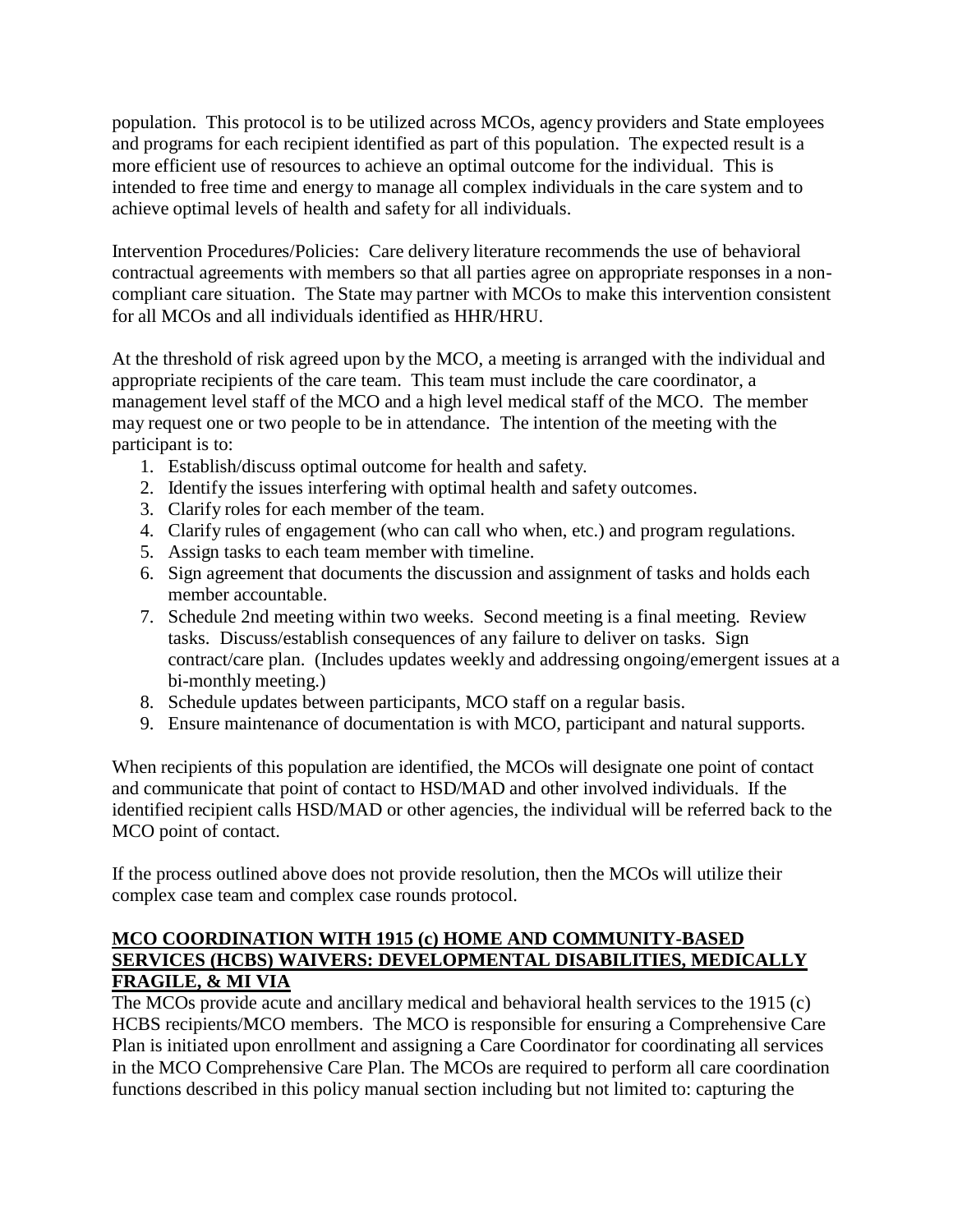member's medical and behavioral health needs; developing a comprehensive care plan; and completing all required touch points identified by the member's current CC level. Exceptions to care coordination functions are specifically described below for members receiving 1915 (c) HCBS waiver services.

#### **Overview of Medicaid 1915 (c) HCBS Waiver Programs**

A. Developmental Disabilities Waiver Program

The Developmental Disabilities Medicaid Waiver (DDW) provides an array of home and community based services to help individuals with developmental disabilities live successfully in their community, become more independent, and reach their personal goals. New Mexico has used waiver funding to support people with developmental disabilities for over 26 years. The DDW serves individuals who meet an Intermediate Care Facilities for Individuals with Intellectual Disabilities (ICF-IID) Level of Care (LOC). DDW individuals have a COE 096.

The DDW provides the following long term home and community basedeare services: behavioral support consultation, case management, community integrated employment services, customized community supports, customized in-home supports, crisis support, environmental modification, independent living transition service, intensive medical living supports, living supports, non-medical transportation, nutritional counseling, personal support technology, preliminary risk screening and consultation related to inappropriate sexual behavior, adult nursing, respite, socialization and sexuality education, supplemental dental care, and therapies. DDW services are supplementary to early periodic screening, diagnostic, and treatment (EPSDT) benefits for recipients under the age of 21.

DDW services and budget are outlined in the recipient's Individual Support Plan (ISP). The ISPs are developed through a person-centered planning process which allows recipients to select services that will help them achieve personally defined outcomes in the most integrated community setting. The ISP is created by the DDW recipient with the assistance of their DDW case manager and the DDW Interdisciplinary team (IDT). The DDW case manager provides information, support, guidance, and assistance to recipients during the Medicaid eligibility process and afterwards during the ISP development. The IDT serves to help the recipient identify supports, services and goods that meet their need for DDW services and are specific to the recipient's qualifying condition.

B. Medically Fragile Waiver Program

The Medically Fragile Waiver (MFW) serves individuals who have been diagnosed with a medically fragile condition defined as a life threatening, chronic condition which results in a prolonged dependency on skilled nursing care at home. MFW individuals have a COE 095. MFW recipients meet an ICF/IID level of care as well as established medically fragile parameters.

MFW provides the following long term care services: **RN Case Management**, behavior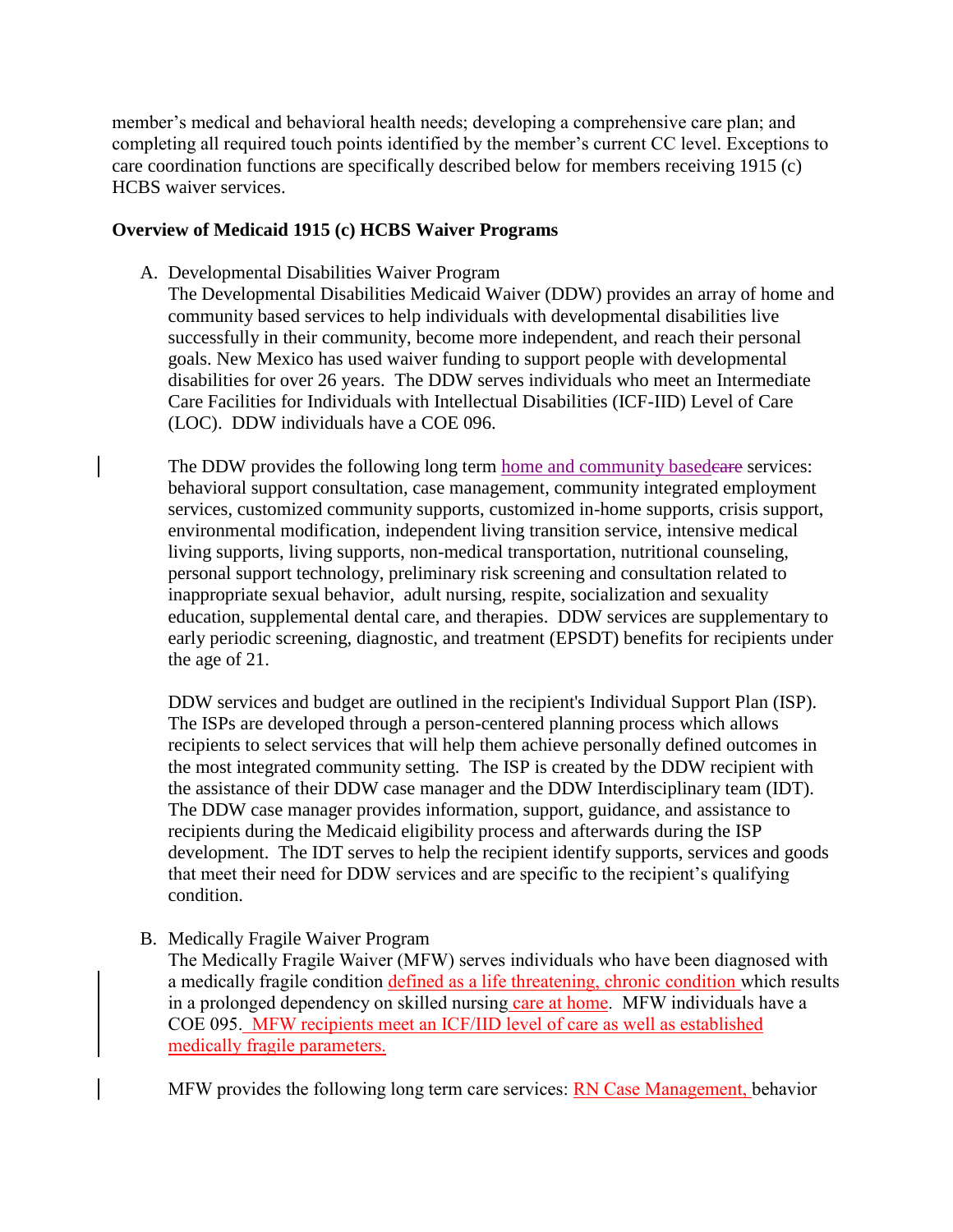support consultation, ease management, home health aide, respite care, nutritional counseling, skilled therapies (PT, OT, SLP) for adults, private duty nursing (RN, LPN), and specialized medical equipment. MFW services are supplementary to early periodic screening, diagnostic, and treatment (EPSDT) benefits for recipients under the age of 21.

The UNM Health Sciences Center, Center for Development and Disability (UNM-CDD) has a Mmedically Ffragile Cease management Pprogram (MFCMP) that which currently provides RN/case management services to both MF waiver and non-waiver (EPSDT) medically fragile persons state wide. Case Managers from the UNM/MFCMP- determine eligibility by applying the medically fragile parameters and compilation of the Level of Care (LOC) packetis the only provider for these specialized case management services for this population. Case managers from UNM/MFCMP and create the MFW recipient's Iindividual Ssupport Pplan (ISP) that which includes services and budget amounts determined by the LOC.

The MCOs are contracted with UNM/-CDD MFCMP to continue to provide RN/case management services for those individuals (non-waiver) who meet the medically fragile criteria.

For Medically Fragile (MF) EPSDT (non-waiver) clients The MCO Care Coordinator shall:

- Request a copy of the approved MF LOC packet and/or ISP from the MF Case Management Program prior to the completion of the CNA. The MCO will utilize the LOC and ISP information to complete as much of the CNA as possible prior to the visit.
- Ensure that the MF ISP serves as the Comprehensive Care Plan for the MF member.
- Work with the MF Case Management Program to coordinate MF LOC assessments and CNA in person visit at the same time in order to reduce the burden on these MF members and families.
- Not be required to conduct a monthly/quarterly face-to-face or telephonic contact for the MF members. The MF Case Management Program will conduct monthly visits and provide the MCO with copies of the visit notes. The MCO will review the visit notes monthly and update the CCP as needed.
- C. Mi Via Self-Directed Waiver Program

Mi Via is the State of New Mexico's self-directed waiver program serving individuals who meet an ICF-IID LOC. Medicaid recipients served through the Mi Via waiver are referred to as "participants". Mi Via participants have a Medicaid Category of Eligibility (COE) of either COE 095 Medically Fragile or COE 096 Developmentally Disabled and a Setting of Care (SOC) of "MIV". The goal of Mi Via is to provide long-term home and community-based alternatives that facilitate greater participant choice and control over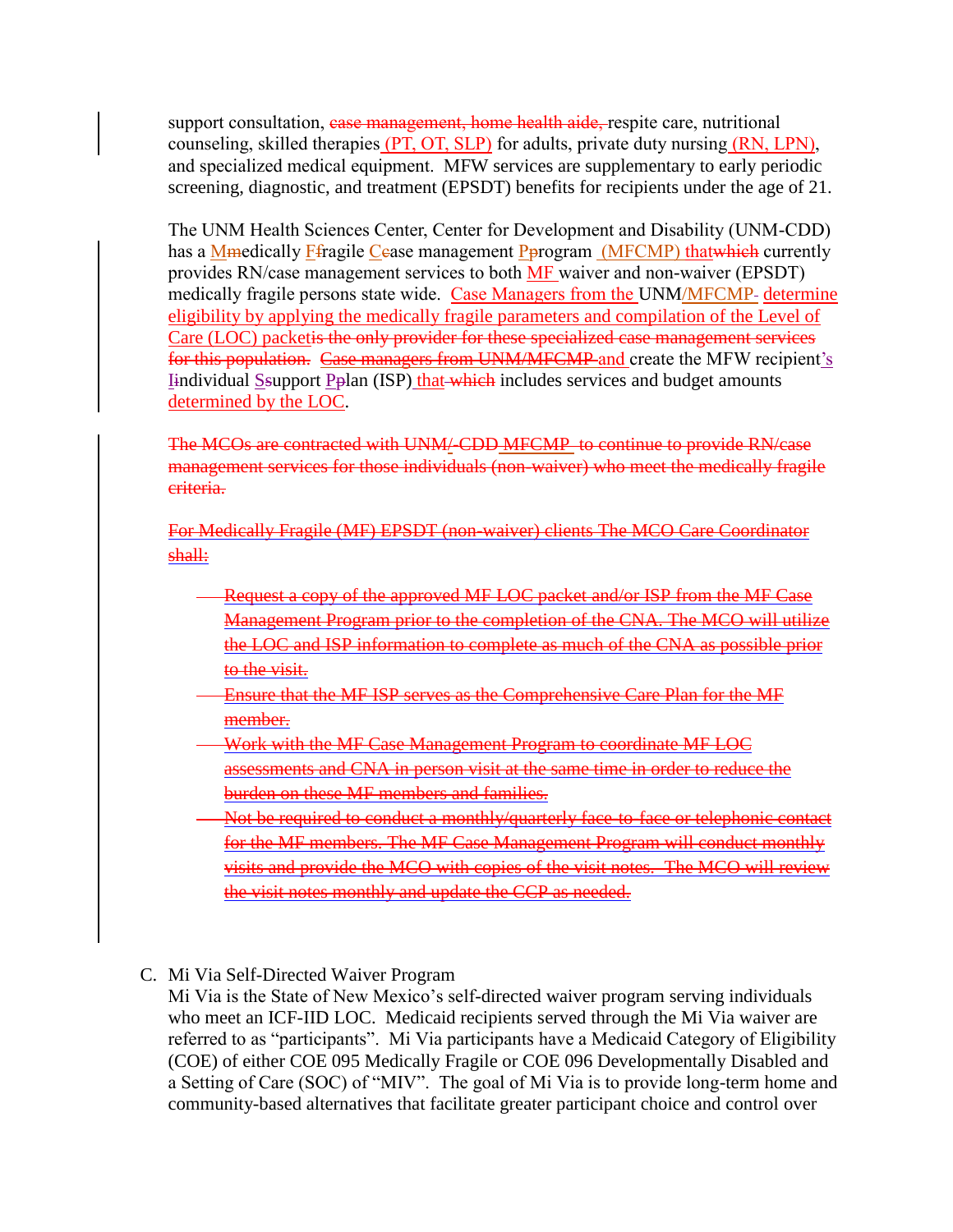the types of services and supports they receive. It is important to distinguish that Mi Via is a self-directed waiver program that is operated separately from the Centennial Care Self-Directed Community Benefit Program.

Mi Via provides the following services: consultant/support guide services, behavior support consultation, community direct support, customized community supports, inhome living supports, emergency response network, employment supports services, environmental modification services, home health aide, homemaker/direct support services, nutritional counseling, personal plan facilitation, private duty nursing for adults, respite, skilled therapies for adults, specialized therapies, related goods, and non-medical transportation. Mi Via services are supplementary to early and periodic screening, diagnostic, and treatment (EPSDT) benefits for participants under the age of 21 years old.

Mi Via waiver services and budget are outlined in the participant's Service and Support Plan (SSP). The SSPs are developed through a person-centered planning process which allows participants to select services that will help them achieve personally defined outcomes in the most integrated community setting. The SSP is created by the Mi Via participant with the assistance of their Consultant. Consultants provide information, support, guidance, and assistance to participants during the Medicaid eligibility process and afterwards during SSP development. Consultants serve to help the participant identify supports, services and goods that meet their need for Mi Via waiver services and are specific to the participant's qualifying condition. The level of support a Consultant provides is unique to the individual participant and their ability to self-direct in the Mi Via program.

#### **The MCO Care Coordination ActivitiesComprehensive Care Plan & the 1915(c) HCBS Waiver Service Plan (ISP or SSP)**

A. Developmental Disabilities Waiver Program

The MCO Care Coordinator shall:

- a. Request a copy of the approved DDW LOC abstract (MAD 378 form) and client individual assessment (CIA) from the Medicaid Third Party Assessor (TPA) for the purpose of obtaining a complete, comprehensive picture of the recipient and their needs.
	- i. A Client Information Update (CIU) form/MAD 054 is faxed to the TPA to request the LOC abstract and CIA.
	- ii. The Care Coordinator has no influence in regards to the DDW services and budget. The Care Coordinator cannot make recommendations or changes to the DDW ISP and Budget.
- a.b. The MCO is not required to complete a NF LOC on members enrolled in the DD 1915 (c) Waiver.
- b.c.Utilize the DDW LOC and CIA information obtained from the Medicaid TPA to complete certain portions of the CNA prior to initiating a visit with the recipient/member.
- d. Have knowledge that while the MCO is responsible for annual CNA visits, the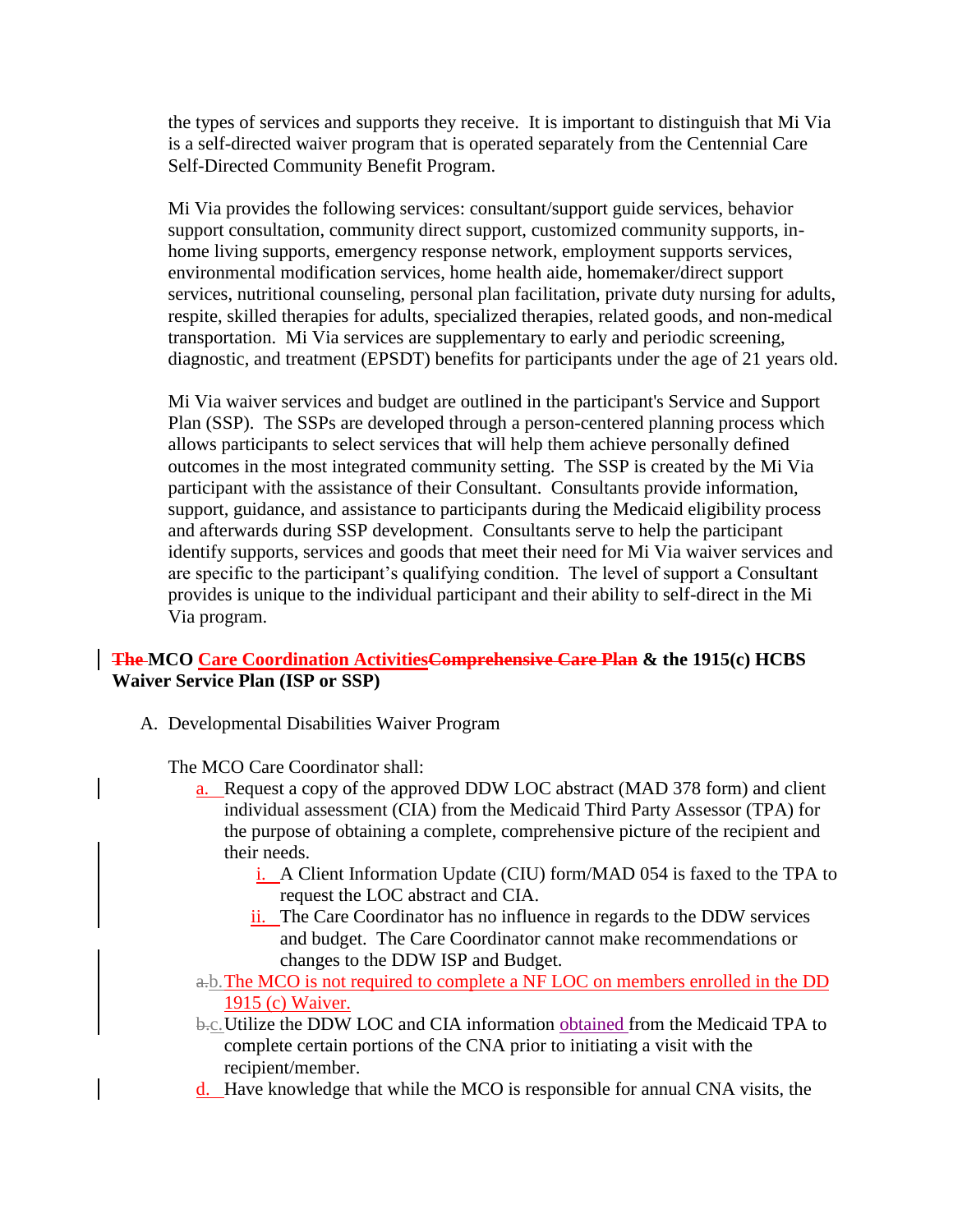DD waiver case manager assists the member with the DD waiver LOC assessment process and ISP and Budget development.

- e. Utilize only the physical health and behavioral health portion of the MCOs' Comprehensive Care Plan for members who are receiving home and community based services through the DD waiver.
- B. Medically Fragile Waiver Program

The MCO Care Coordinator shall:

- a. Request a copy of the approved MFW LOC packet and/or ISP packet from the UNM/MFCMP he MF Case Management Program prior to the completion of the CNA. The MCO will utilize the LOC and ISP information to complete as much of the CNA as possible prior to the visit.
- b. Ensure that the MFW ISP serves as the Comprehensive Care Plan for the MF member.
- c. Work with the MF Case Management ProgramUNM/ MFCMP to coordinate MFW LOC assessments and/or CNA visits at the same time in order to reduce the burden on these families.
- c.d.The MCO is not required to complete a NF LOC on members enrolled in the MF 1915 (c) Waiver.
- d.e.Not be required to conduct a monthly/quarterly face-to-face or telephonic contact for the MF members. The MF Case Management ProgramUNM/MFCMP will conduct monthly visits and provide the MCO with copies of the visit notes. The MCO will review the visit notes monthly and update the CNACCP as needed.

f. Conduct the required annual in person visit and CNA for MF members.

- e.g.Utilize the MFW ISP as the Comprehensive Care Plan for the MFW recipient.
- C. Mi Via Self-Directed Waiver Program

The MCO Care Coordinator shall:

- a. Request a copy of the approved Mi Via LOC abstract (MAD 378 form) and client individual assessment (CIA) from the TPA for the purpose of obtaining a complete, comprehensive picture of the participant and their needs.
	- a. A CIU/MAD 054 form is faxed to the Medicaid TPA to request the LOC abstract and CIA.
	- b. The Care Coordinator has no influence in regards to the Mi Via goals, services, and budget. The Care Coordinator cannot make recommendations or changes to the Mi Via SSP and Budget.
- a.b.The MCO is not required to complete a NF LOC on members enrolled in the Mi Via 1915 (c) Waiver.
- b.c. Utilize the LOC and CIA information obtained from the Medicaid TPA to complete certain portions of the CNA prior to initiating a visit with the participant/member.
- d. Have knowledge that while the MCO is responsible for the annual CNA visits, the Consultant assists the participant with the annual Mi Via waiver LOC assessment process (which requires the TPA to conduct an in-home assessment of long-term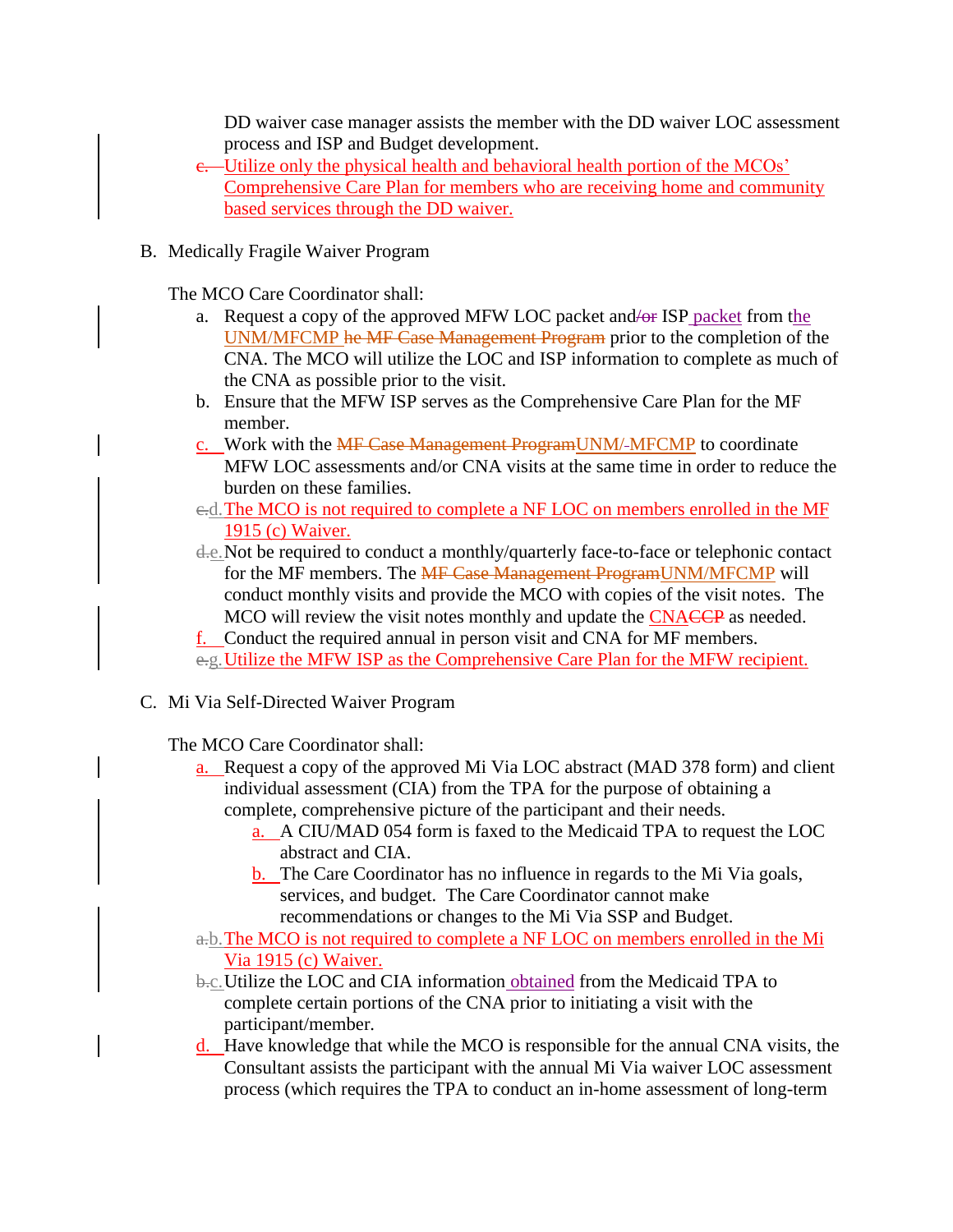HCBS needs). The MCO and Consultant are encouraged to coordinate the CNA visits and LOC in-home assessment at the same time in order to reduce the burden to the participant/member and the participant's family.

c.e. Utilize only the physical health and behavioral health portion of the MCOs' Comprehensive Care Plan for members who are receiving home and community based services through the Mi Via waiver.

### **MCO Care Coordinator Activities for Medically Fragile EPSDT (non- waiver) Members Case Managed by UNM/MFCMP**

The MCOs are contracted with UNM/ MFCMP to continue to provide RN/case management services for those individuals (non-waiver) who meet the medically fragile criteria. The same medically fragile parameters are utilized for non-waiver members.

For Medically Fragile (MF) EPSDT (non-waiver) clients, t<sub>The MCO</sub> Care Coordinator shall:

- A. Request a copy of the approved MF ISP from the UNM/MFCMP prior to the completion of the CNA. The MCO will utilize the information in the ISP to complete as much of the CNA as possible prior to the annual visit.
- B. The MCO is not required to conduct a NFLOC assessment on MF EPSDT members.
- C. Ensure that the MF ISP serves as the Comprehensive Care Plan for the MF member.
- D. Work with the UNM/MFCMP to coordinate MF LOC assessments, annual reassessments, and the CNA in-person visits at the same time in order to reduce the burden on these MF members and families.
- E. Not be required to conduct a monthly/quarterly face-to-face or telephonic contact for the MF members. The MF Case Management ProgramUNM/MFCMP will conduct monthly visits or phone conference calls with the MCO care coordinator and provide the MCO with copies of the visit notes. The MCO will review the visit notes monthly and update the CCP as needed.
- F. Conduct the required annual in person visit and CNA for MF members.

# **TRANSITIONS FROM THE BRAIN INJURY SERVICES FUND TO CENTENNIAL CARE MCO**

The Brain Injury Services Fund (BISF) offers short-term non-Medicaid services to individuals with a confirmed diagnosis of brain injury, either traumatic brain injury (TBI) or other acquired brain injury (ABI). The MCO shall implement policies and procedures for ensuring that members with brain injur**y** transition from the Brain Injury Services Fund (BISF) into benefits and services that are covered under the MCO. At a minimum, the following must be addressed:

1. Maintain ongoing communication, enlist the involvement of, and coordinate with BISF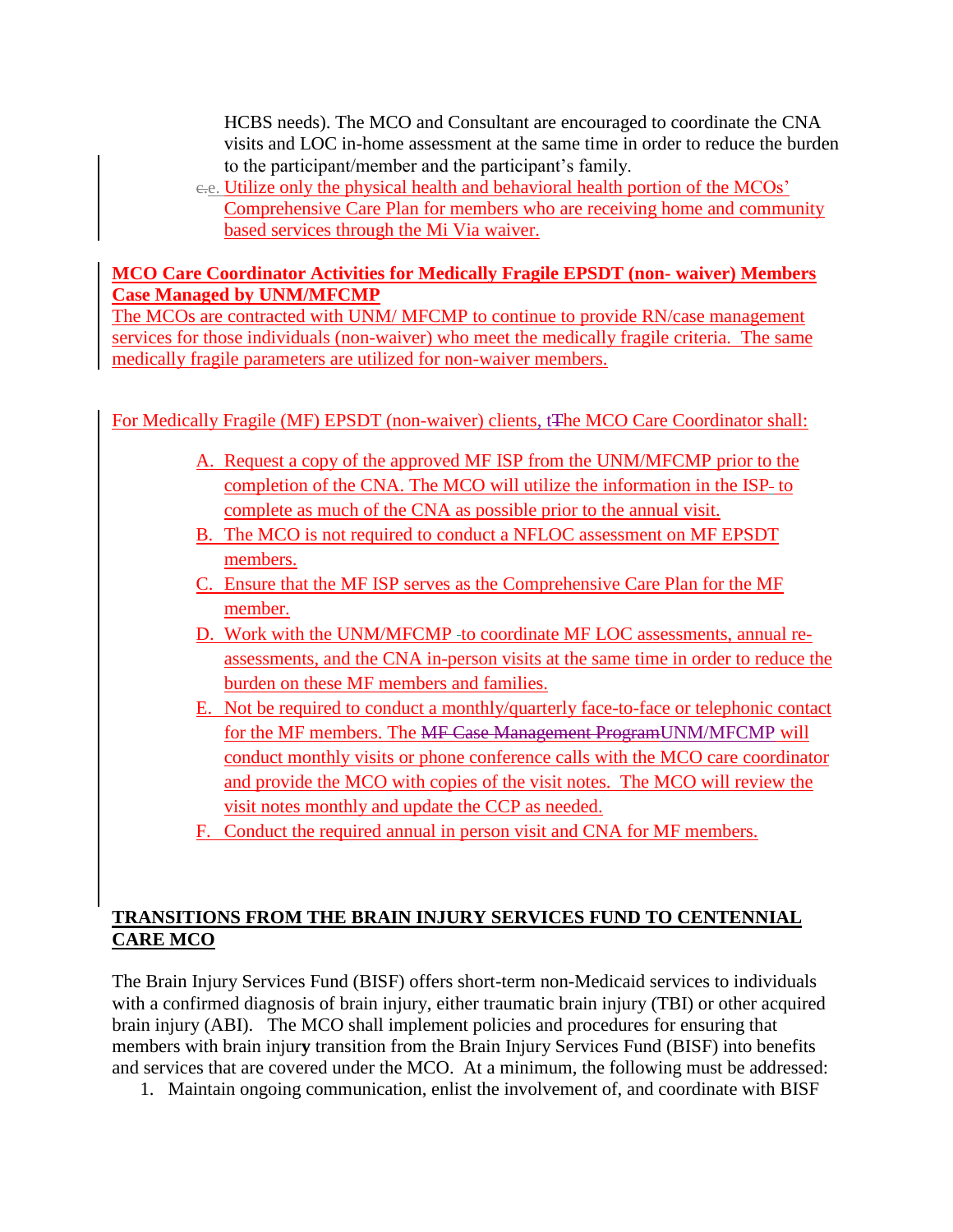Service Coordinators to effect the full transition of the member's care from the BISF to the MCO. To effect the full transition of MCO members:

- a. The HRA shall include questions about specific health diagnoses, including brain injury.
- b. For members who identify as having brain injury during the HRA, opportunity shall be given to reschedule the HRA when natural supports and advocates, including a BISF Service Coordinator can be present. During any HRA, information shall be requested by the reviewer about the member's specific needs and whether they are receiving services through the Brain Injury Service Fund or its currently contracted providers.
- c. An HRA containing information about a self-reported brain injury shall trigger the scheduling of a CNA to include the person with the brain injury, any natural supports or advocates, and the BISF Service Coordinator or BISF Life Skills Coach, as applicable.
- d. All parties are to ensure that a Release of Information has been signed by the member to effect the participation of the BISF Service Coordinator and/or other identified advocates in the member's transition.
- e. In the event that a BISF participant was assigned to an MCO and wishes to transfer to a different MCO, the Receiving MCO shall have the responsibility of working with the BISF Service Coordinator.
- f. The MCO Care Coordinator is to acquire a copy of the BISF participant's *Confirmation of ICD-10 code* and copies of any medical records entrusted to the BISF Service Coordinator to ensure their inclusion in the member's file. These efforts are intended to preserve the history of brain injury and ensure that care needs related to the brain injury diagnosis can be readily implemented.
- g. The MCO Care Coordinator shall maintain the primary responsibility for completing any transition paperwork but may request the assistance of the BISF Service Coordinator, as is mutually agreeable.
- h. The MCO Care Coordinator shall assume the responsibility of assisting the member in setting up the services identified on the member's Comprehensive Care Plan. The MCO Care Coordinator may consult with the BISF Service Coordinator regarding available service and community support providers.
- 2. Any additional recommendations made by the BISF Service Coordinator shall be noted in the member's file.
- 3. Maintain continuity of care and implement the Care Plan services and supports that are needed to support the independent functioning of the member in their home and community. The following criteria for HSD's Brain Injury Program to inactivate a BISF participant from the BISF shall apply for the full transition of a BISF participant into Centennial Care:
	- a. The BISF participant assessed at Level 1 to not need Level 2 or Level 3 care coordination shall be inactivated from the BISF program at the end of the calendar month in which the MCO Care Coordination contact information was supplied, unless the BISF Service Coordinator supports that the determination was made in error. In this eventuality, BISF services may be continued to assist with the Fair Hearing process, as described in the MCO's denial letter.
	- b. A BISF Program Participant assessed at Level 2 or 3 shall not be inactivated from the